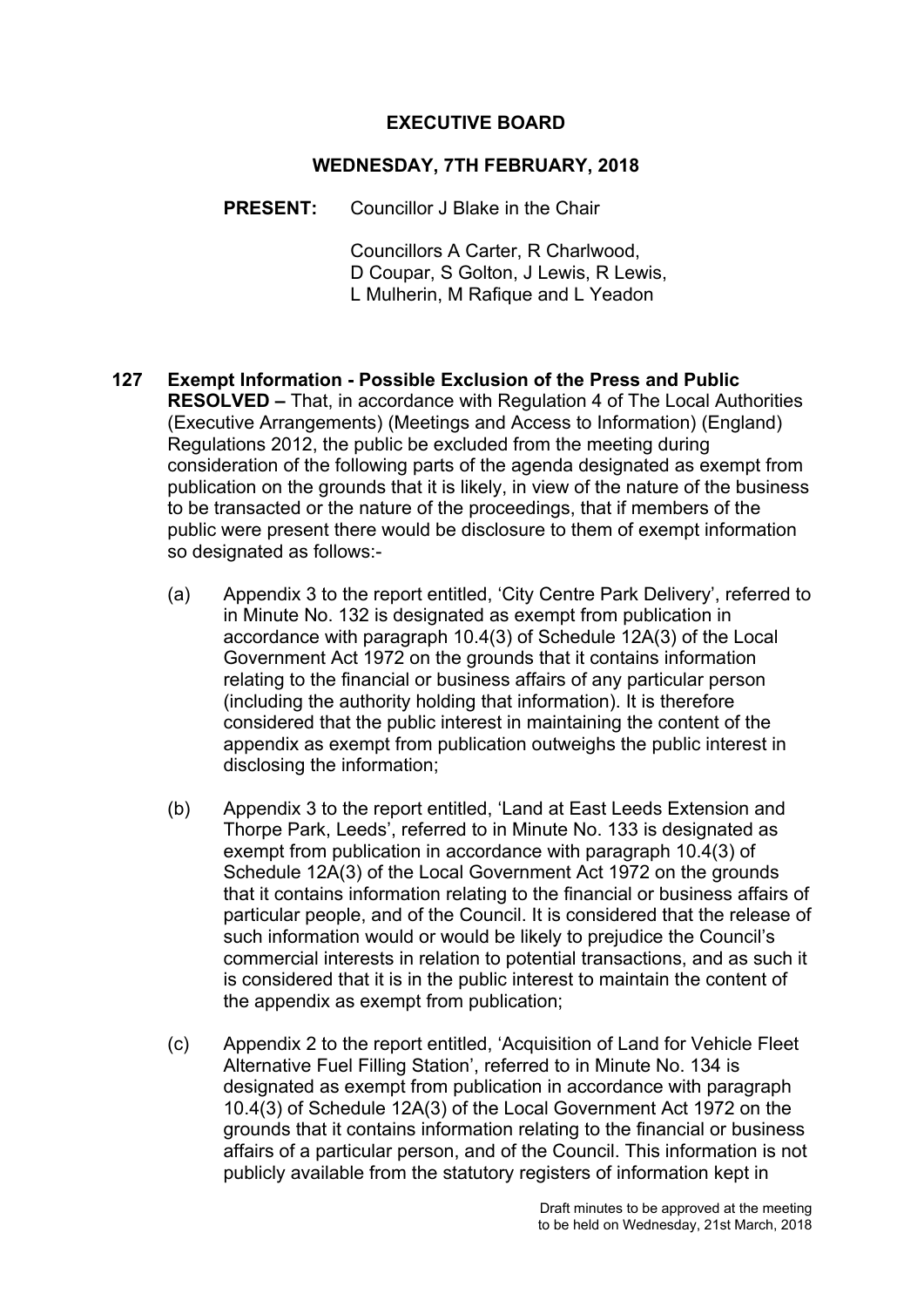respect of certain companies and charities. It is considered that since this information was obtained through one to one discussions for the acquisition of the property/land, then it is not in the public interest to disclose this information at this point in time. Also, it is considered that the release of such information would or would be likely to prejudice the Council's commercial interests in relation to other similar transactions in that prospective purchasers of other similar properties would have access to information about the nature and level of consideration which may prove acceptable to the Council. It is considered that whilst there may be a public interest in disclosure, much of this information will be publicly available from the Land Registry following completion of this transaction and consequently the public interest in maintaining the exemption outweighs the public interest in disclosing this information at this point in time.

- (d) Appendix 2 to the report entitled, 'Investment info the New Supply of Affordable and Supported Housing', referred to in Minute No. 140 is designated as exempt from publication in accordance with paragraph 10.4(3) of Schedule 12A(3) of the Local Government Act 1972 on the grounds that it contains information relating to the financial or business affairs of a particular organisation and of the Council. This information is not publicly available from the statutory registers of information kept in respect of certain companies and charities and it is therefore considered to be in the public interest for this element of the report to be treated as exempt from publication;
- (e) Appendix 1 to the report entitled, 'Grants to Arts and Cultural Organisations', referred to in Minute No. 145 is designated as exempt from publication in accordance with paragraph 10.4(3) of Schedule 12A(3) of the Local Government Act 1972 on the grounds that it contains information relating to the financial or business affairs of any particular person (including the authority holding that information). Specifically, it lists the unsuccessful applicants to the arts@leeds scheme, many of whom are likely to apply to other sources for funding. It is considered that the public interest in maintaining the content of this appendix as exempt from publication outweighs the public interest in disclosing the information.

#### **128 Late Items**

No formal late items of business were added to the agenda, however, prior to the meeting, with the agreement of the Chair, Board Members were in receipt of a supplementary addendum together with associated revised recommendations in respect of agenda item 19(A) (2018/2019 Revenue Budget and Council Tax) arising from the late receipt of information regarding the level of resources available to the Authority. (Minute No. 144 refers).

In addition, again with the agreement of the Chair, Board Members were in receipt of correspondence from the 'Save Moor Allerton Hall Primary School' Group which related to agenda item 13 (Outcome of Consultation to join Moor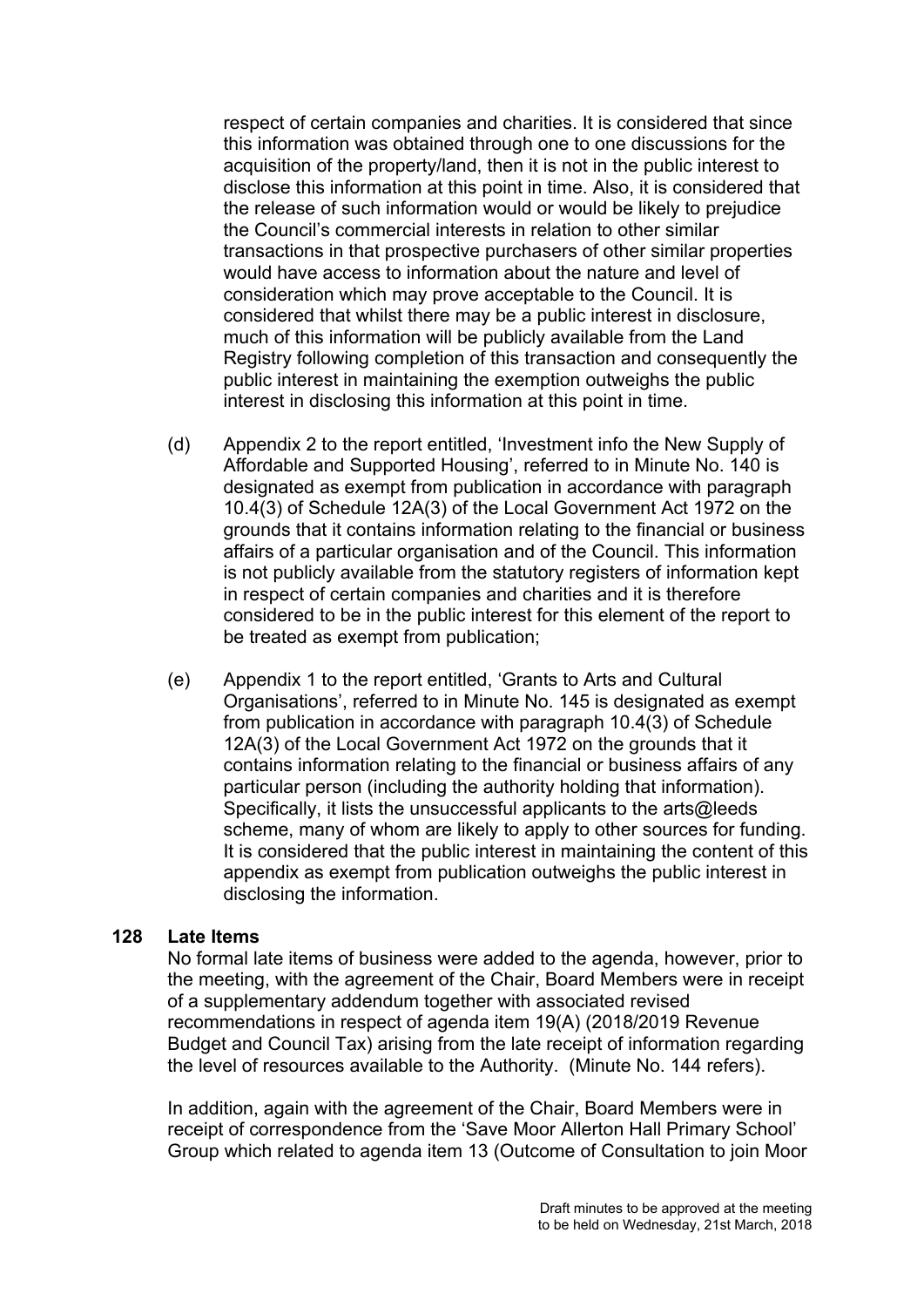Allerton Hall Primary School with Allerton Grange School as a Through-School and to Increase Primary Learning Places). (Minute No. 138 refers).

## **129 Declaration of Disclosable Pecuniary Interests**

There were no Disclosable Pecuniary Interests declared at the meeting, however, in relation to the agenda item entitled, 'Grants to Arts and Cultural Organisations', Councillor Yeadon drew the Board's attention to her respective roles as a member of the Yorkshire Dance Board of Management and also as a member of the Leeds Grand Theatre and Opera House Board of Management. (Minute No. 145 refers).

In addition, again, although no Disclosable Pecuniary Interests were declared, in relation to the agenda item entitled, 'Improving Standards in the Private Rented Sector – Consideration for Selective Licensing', Councillors Coupar and Rafique drew the Board's attention to the fact that they had respective interests in properties that they did not live in and were not located within the proposed areas for potential introduction of the scheme. Similarly, Councillor Andrew Carter drew the Board's attention to the fact that his wife (Councillor Amanda Carter) had an interest in property in which they did not reside and which were not located within the proposed areas for potential introduction of the scheme. (Minute No. 141 refers).

## **130 Minutes**

**RESOLVED** – That the minutes of the previous meeting held on the 13<sup>th</sup> December 2017 be approved as a correct record.

## **REGENERATION, TRANSPORT AND PLANNING**

## **131 Core Strategy Selective Review (Publication Draft)**

Further to Minute No. 147, 8<sup>th</sup> February 2017, the Director of City Development submitted a report which sought approval to publish detailed revisions to the policies which were the subject of the Core Strategy Selective Review (CSSR) for the purposes of a six week of consultation exercise.

In presenting the report to the Board it was clarified that Members were being recommended to refer the Publication Draft to Scrutiny Board (Infrastructure and Investment), and not Scrutiny Board (City Development), as detailed within the submitted report.

Responding to a Member's enquiry, the Board noted that in terms of approximate timescales, it was expected that a revised housing requirement figure for Leeds would be adopted into the Core Strategy by Spring 2019.

Also in response to a Member's enquiry, the Board was provided with further information on the actions being taken to maximise the delivery of affordable housing in Leeds, with specific reference to Leeds' performance when compared to the data within a report published by Shelter in November 2017.

In addition, regarding a Member's reference to the potential provision of more accommodation for older people in the city centre, it was noted that the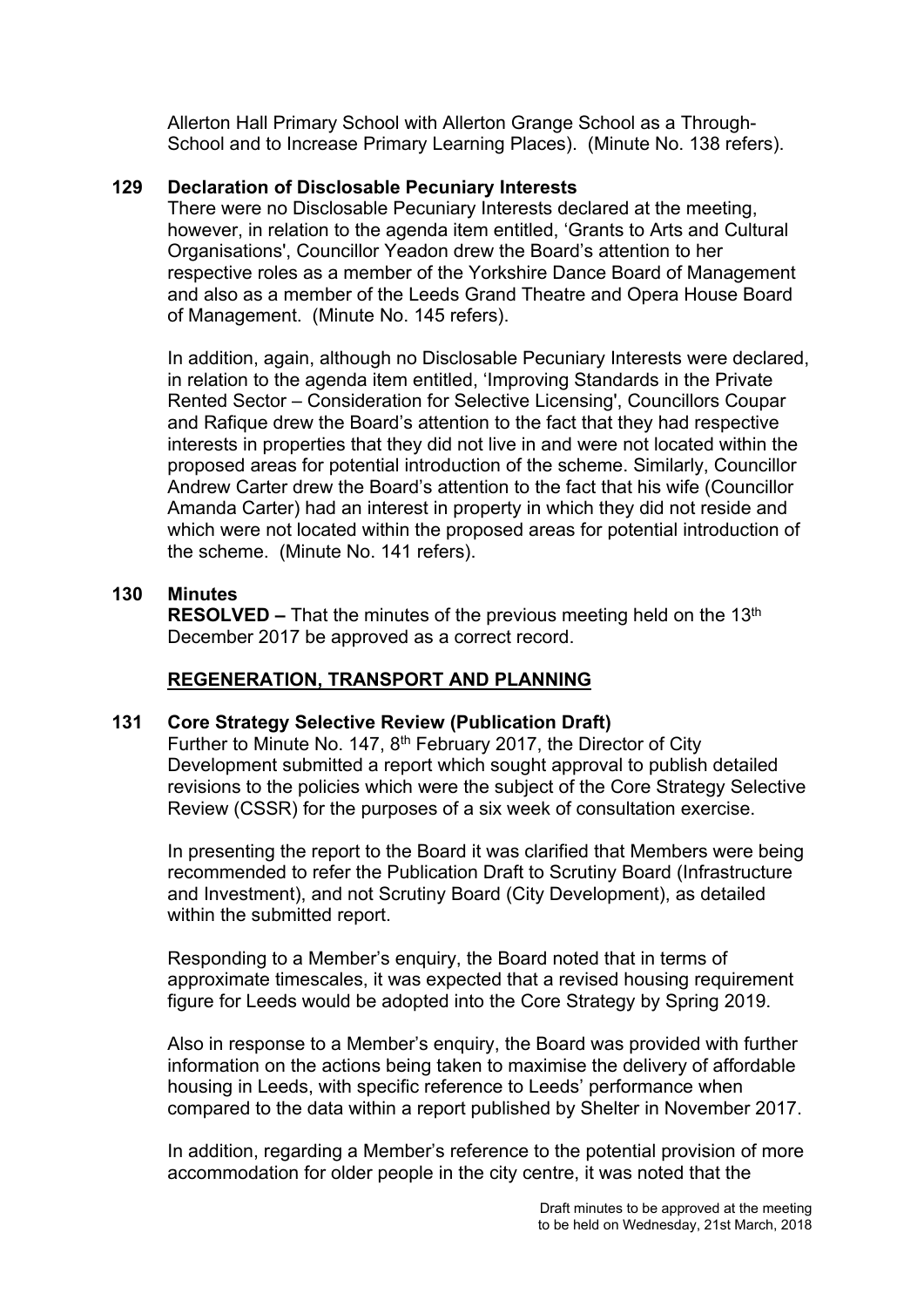ambition was to deliver a wider mix of accommodation in the city centre, which included provision for older people.

The Board extended its thanks to Development Plan Panel for the work it had undertaken to help progress the development of the CSSR to its current position.

# **RESOLVED –**

- (a) That the proposed revised Publication Draft policies and supporting paragraphs of the Core Strategy Selective Review, as set out within Appendix 1 and the Sustainability Appraisal as set out in Appendix 3 to the submitted report, be endorsed;
- (b) That a 6 week consultation exercise on the proposed revised Publication Draft policies and supporting paragraphs of the Core Strategy Selective Review, as set out within Appendix 1 and the Sustainability Appraisal as set out in Appendix 3 to the submitted report, be approved;
- (c) That the additional draft supporting documents listed in paragraph 7.0 of the submitted report, including background evidence on the Council's website, be noted;
- (d) That the necessary authority be delegated to the Chief Planning Officer in consultation with the relevant Executive Member to make factual and other minor changes to the proposed consultation material;
- (e) That further to the correction to the report, as referenced above, the Publication Draft Plan be referred to the Scrutiny Board (Infrastructure and Investment) in line with the Budget and Policy Framework Procedure Rules, following the public consultation;
- (f) That it be noted that the responsible officer for the delivery of the resolutions (above) is the Head of Strategic Planning.

(Under the provisions of Council Procedure Rule 16.5, Councillors A Carter and Golton both required it to recorded that they respectively abstained from voting on the decisions referred to within this minute)

(The matters referred to within this minute, given that they were decisions being made in accordance with the Budget and Policy Framework Procedure Rules, were not eligible for Call In, as Executive and Decision Making Procedure Rule 5.1.2 states that the power to Call In decisions does not extend to those decisions being made in accordance with the Budget and Policy Framework Procedure Rules)

## **132 City Centre Park Delivery**

Further to Minute No. 83, 18th October 2017, the Director of City Development and the Director of Communities and Environment submitted a joint report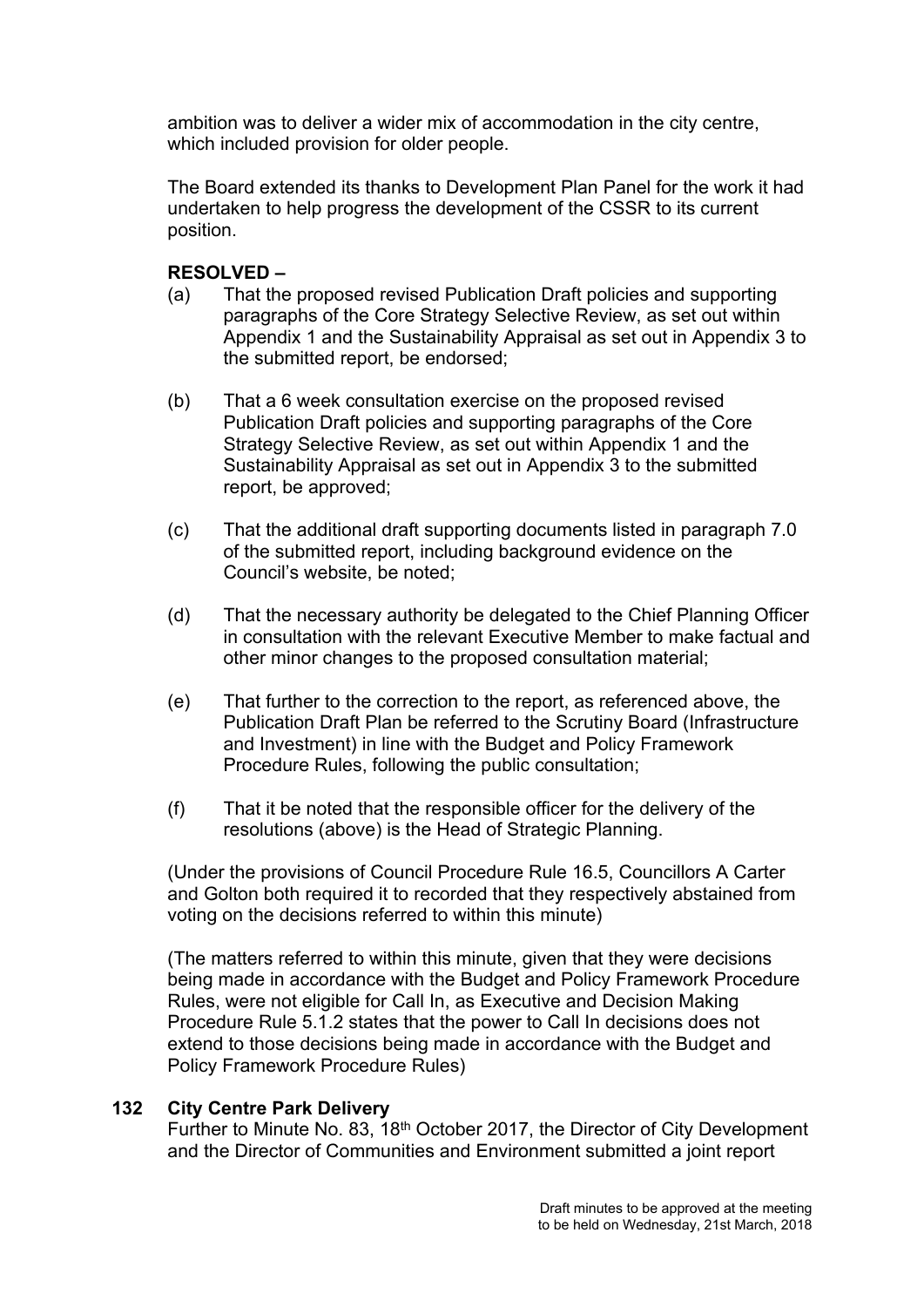seeking approval of the proposed next steps to facilitate the delivery of the long term ambition for a City Centre Park.

Members welcomed the proposals detailed within the submitted report and highlighted how the establishment of the park would look to improve the connectivity with the South Bank area and promote a more family-friendly environment. Members also noted how the progression of this project during the earlier stages of the South Bank's development had enabled local communities residing in and around the area to be involved in the associated engagement process.

Following consideration of Appendix 3 to the submitted report designated as exempt from publication under the provisions of Access to Information Procedure Rule 10.4(3), which was considered in private at the conclusion of the meeting, it was

- (a) That agreement be given for the Council to take steps, as set out at section 3.2 of the submitted report, to support the delivery of a City Centre Park in the South Bank;
- (b) That the Heads of Terms as detailed within exempt Appendix 3 to the report be agreed, with it being requested that legal agreements are developed and finalised between the Council and Vastint, using the principles as set out within the Heads of Terms and as at section 3.8 of the submitted report, in order to guide the development of legal agreements;
- (c) That the principles contained within section 3.14 of the submitted report for the redevelopment of Council land at Meadow Lane be agreed, and it be requested that further work takes place in order to develop proposals for new development and green space at this site;
- (d) That the City Centre Park design principles, as contained within appendix 2 to the submitted report be approved as the basis for the development of the detailed design;
- (e) That a report be submitted to a future Executive Board meeting in order to consider the detailed design that is developed and also to receive an update on the progress being made on such matters;
- (f) That the following be noted:-
	- (i) The Director of City Development and the Director of Communities and Environment are responsible for implementing resolutions (a), (b), (d) and (e), in consultation with the Director of Resources and Housing, the Executive Member for 'Regeneration, Transport and Planning', and the Executive Member for 'Environment and Sustainability';
	- (ii) The Director of City Development is responsible for the implementation of resolution (c).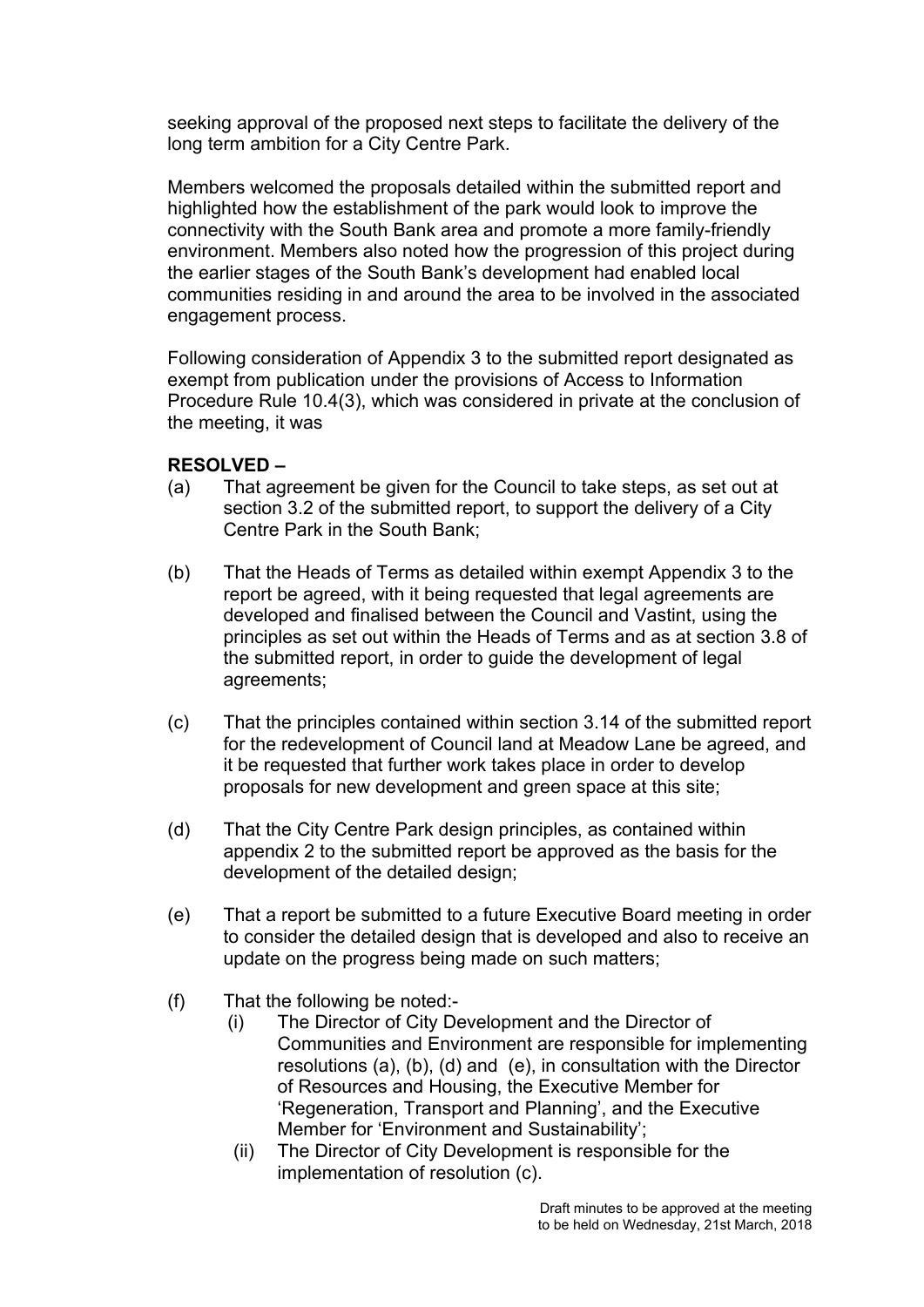# **133 Land at East Leeds Extension and Thorpe Park, Leeds**

Further to Minute No. 19, 21<sup>st</sup> June 2017, the Director of City Development submitted a report which sought approval to assemble land in order to facilitate the delivery of the East Leeds Orbital Road (ELOR) in respect of the property interests held by Scarborough Group International (SGI) / Thorpe Park Developments Limited (TPDL). In addition, the report also sought the necessary approvals of the terms, as set out within the exempt Appendix 3.

Responding to a Member's enquiry, assurance was provided that the currently envisaged timescale for completing the ELOR scheme by 2021 remained on track.

Following consideration of Appendix 3 to the submitted report designated as exempt from publication under the provisions of Access to Information Procedure Rule 10.4(3), which was considered in private at the conclusion of the meeting, it was

- (a) That the terms, as set out in the exempt Appendix 3 to the submitted report, in respect of the Land Agreement with Scarborough Group International / Thorpe Park Developments Limited, be agreed;
- (b) That agreement be given for the costs associated with the financial settlement are injected into the Council's Capital Programme with funding in part to come from the West Yorkshire Transport Fund Grant; and that following the injection of funds into the Capital Programme by the Executive Board, the necessary 'Authority to Spend' be delegated to the Director of City Development, in consultation with the Chief Officer Financial Services in order to complete the transaction;
- (c) That in the event that there are any variations to the terms as set out within the exempt Appendix 3 to the submitted report, agreement be given for the necessary authority to be delegated to the Director of City Development, in consultation with the Chief Officer Financial Services and the Executive Member for 'Regeneration, Transport and Planning' to approve them;
- (d) That when a proposed agreement with relevant parties had been finalised in respect of the required land assembly proposals, the terms for which were detailed within exempt Appendix 3 to the submitted report, Group Leaders be briefed on the terms of that proposed agreement.
- **134 Acquisition of Land for Vehicle Fleet Alternative Fuel Filling Station** The Director of City Development and the Director of Resources and Housing submitted a joint report on the proposed acquisition of land to facilitate the delivery of an alternative fuelling station to serve the Council's and the city's vehicle fleets.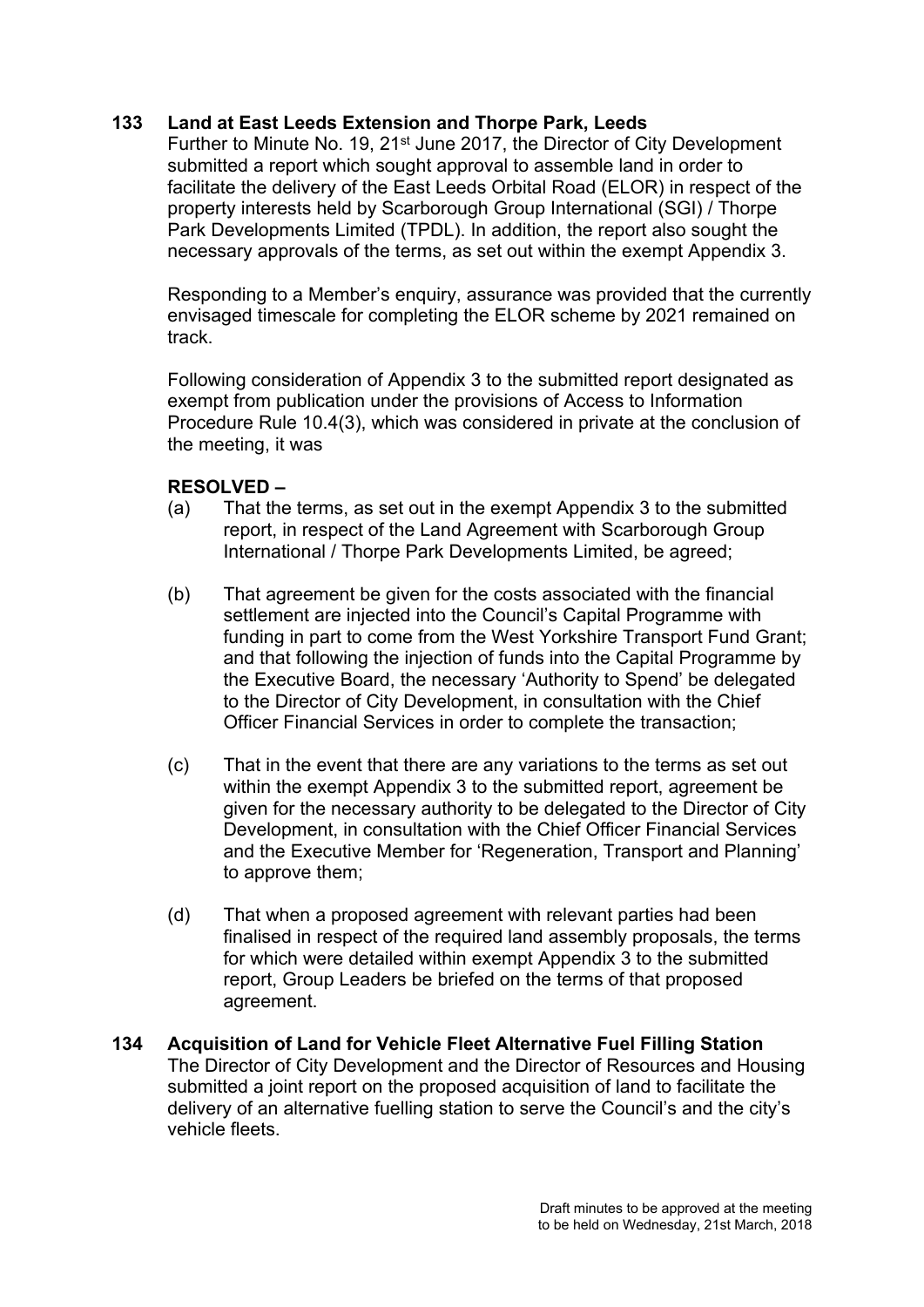Members welcomed the proposals detailed within the submitted report. In noting the strategic location of the site, the Board acknowledged the significant potential that the project had in terms of being an alternative fuel filling station not solely for the Council's fleet, but also for other vehicle fleets.

Members also highlighted how the proposals would positively contribute towards the improvement of the city's air quality.

Following consideration of Appendix 2 to the submitted report designated as exempt from publication under the provisions of Access to Information Procedure Rule 10.4(3), which was considered in private at the conclusion of the meeting, it was

## **RESOLVED –**

- (a) That the draft Heads of Terms, as set out within the exempt Appendix 2 to the submitted report, be agreed, and that the necessary authority be delegated to the Director of City Development to enable the acquisition of the site to be progressed on these or amended terms, should it be commercially acceptable and to protect the Council's interest, in order to facilitate the delivery of the Compressed Natural Gas (CNG) project;
- (b) That should the CNG project not proceed for any reason, it be noted that the site acquisition will have strategic value in the future reconfiguration and use of Council assets within the area;
- (c) That the necessary authority be delegated to the Director of City Development in consultation with the Director of Resources and Housing to enable the Director to sign off the lease or alternative arrangement negotiated with the selected station provider through the competitive process, in order to ensure that it provides value for money to the Council;
- (d) That the injection of funding into the Capital Programme and the related 'Authority to Spend' as set out in Appendix 2 to the submitted report, be agreed;
- (e) That the necessary authority be delegated to the Director of City Development in consultation with the Director of Resources and Housing in order to enable the Director to inject and approve 'Authority to Spend' for any additional funding required to acquire the site, so long as this can be demonstrated to be commercially acceptable.

## **HEALTH, WELLBEING AND ADULTS**

**135 Developing Digital Support and Approaches to Health and Wellbeing** The Director of Adults and Health submitted a report providing an update on the progress being made in maximising the use of digital solutions that promote the health and wellbeing of Leeds citizens. In addition, the report illustrated what had been achieved through innovative partnerships, but also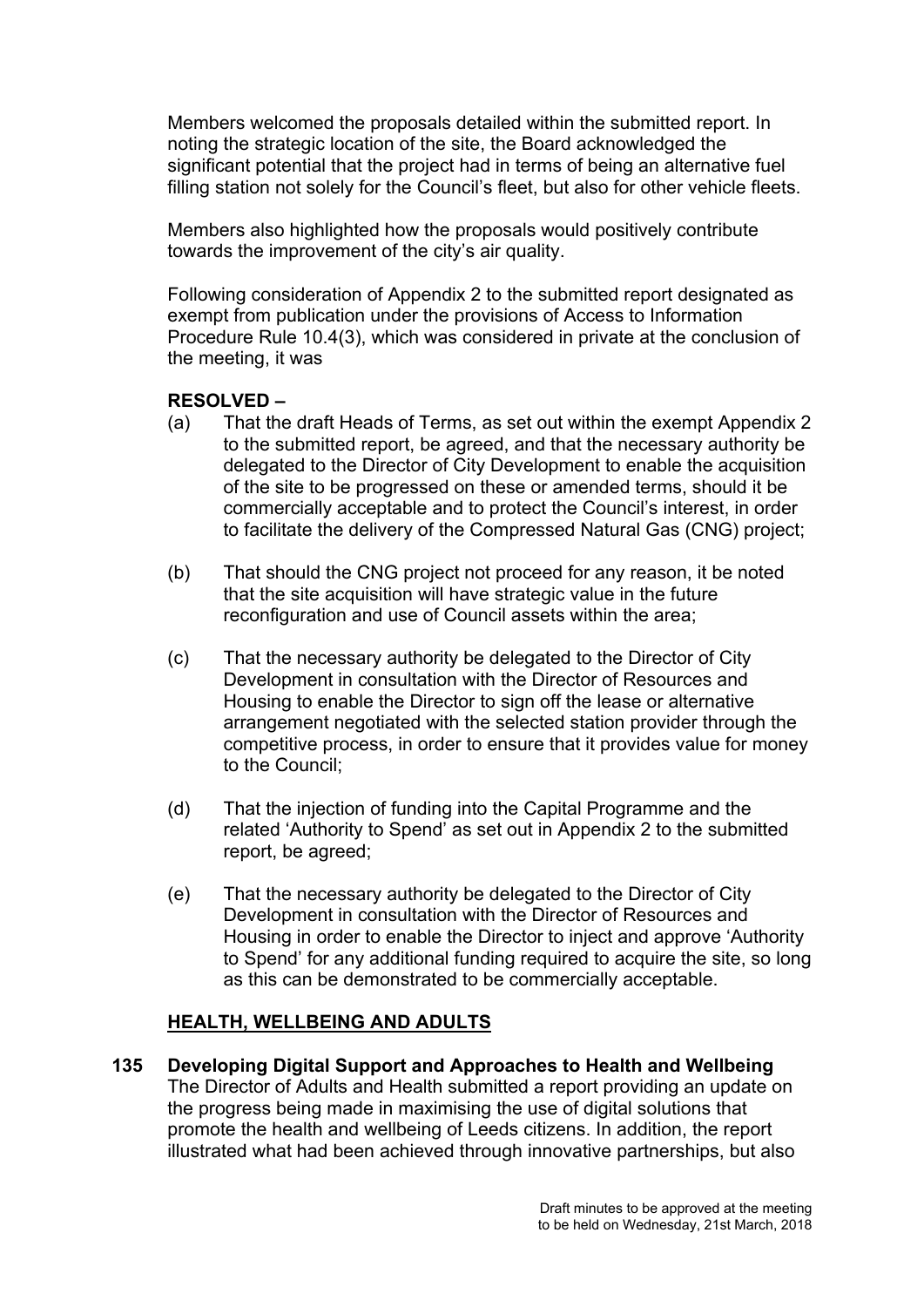provided details on some of the challenges being faced in taking this agenda forward.

Members welcomed the content of the submitted report and the further health and wellbeing benefits that could potentially be realised by the continued development of the digital support agenda. However, a Member highlighted the need to ensure that as the agenda developed, users of the new technology, particularly older people, were provided with appropriate guidance to help them make safe choices.

In conclusion, it was requested that a demonstration of the new developments in this area was provided to Board Members for their information.

## **RESOLVED –**

- (a) That the progress being made in embracing digital opportunities in order to improve the health and wellbeing of Leeds citizens, be noted;
- (b) That the areas for future development, as detailed within the submitted report, together with the comments made by the Board on such matters, be noted.

## **CHILDREN AND FAMILIES**

## **136 Learning Places Programme - Capital Programme Update**

Further to Minute No. 8, 21st June 2017, the Director of Resources and Housing, the Director of Children and Families and the Director of City Development submitted a joint report providing an update on the Learning Places Capital Programme and Social, Emotional and Mental Health (SEMH) Programme, presenting the progress made on the projects currently forming part of the Programmes, and seeking relevant approvals to increase the budget for three specific schemes.

Responding to a Member's enquiry, the Board noted the current balance of the programme's Capital Risk Fund, and was advised that the Risk Fund balance was expected to increase as well as decrease during the life of the programme, as schemes were completed.

In addition, it was noted that officers were confident that the further 16 schemes which were programmed to be delivered in 2018 would be delivered in line with scheme estimates, as detailed within the submitted report.

- (a) That the following be approved:-
	- (i) an increase in the capital spending approval of **£3.75m** to reset the budget envelopes on completion of robust feasibility studies for the Beecroft, Greenside and Iveson schemes; and
	- (ii) a reduction in the total held in the programme risk fund, seeing **£3.003m** being returned to support the Council's capital programme commitments elsewhere, with the revised Programme Capital Risk Fund total being reset at £**7.540m**.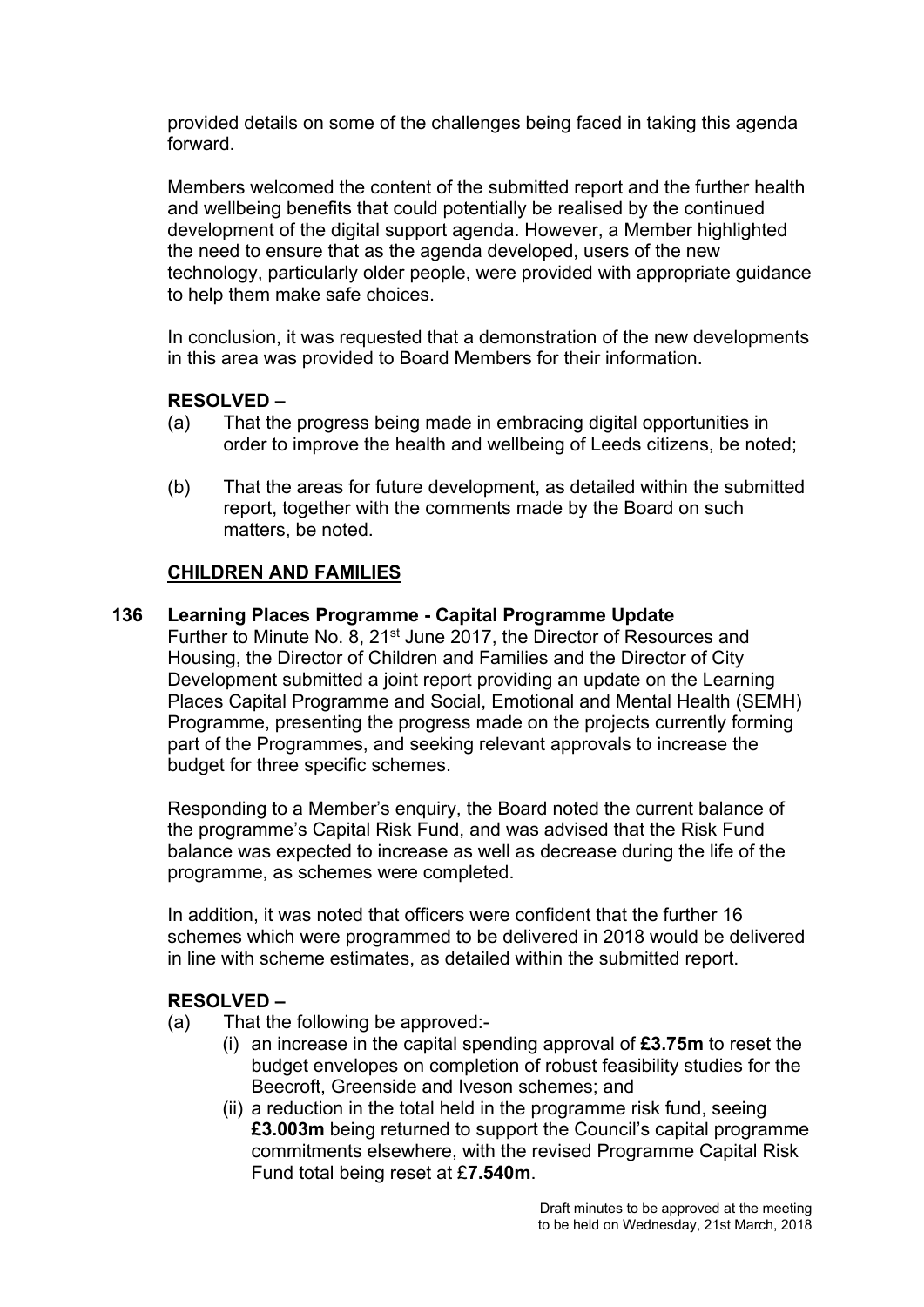- (b) That the following be noted:-
	- (i) The good progress made on this challenging programme of work, which is currently valued at **£97.899m**;
	- (ii) That the following benefits have been delivered from the Projects commissioned via the programme from 2014 onwards. These have been called off through either the YORbuild arrangements and/or in conjunction with the Leeds Local Education Partnership (LLEP): The programme has in total supported **76 new and or existing apprentices in their training as well as successfully assisting 116 people into permanent employment.** These figures relate to employees of both main contractors and their supply chains. These schemes have also **recycled or reused a minimum of 95% of the waste generated during the construction process;**
	- (iii) That the projected funding deficit which currently stands at £71.7m is primarily based on Education Funding Agency rates, and that with this in mind, Executive Board support be given to the arrangement of a meeting between the Executive Member for Children's and Families and the Education and Skills Funding Agency (ESFA).

# **137 Determination of school admissions arrangements 2019/20**

The Director of Children and Families submitted a report which sought approval of the Local Authority admissions policy and admissions arrangements for entry to school in 2019. The report described the changes to the policy, described changes to the published admission number for two allthrough schools in line with their previously published statutory notices, and invited the Board to note the co-ordination arrangements.

**RESOLVED –** That the school admission arrangements for 2019 be determined as follows:

- (a) That the Admissions Policy, as detailed within the submitted report, be approved, with the following being noted:-
	- the wording in relation to Children Looked After will be amended to reflect current legislation and practice;
	- PAF (Postcode Address File) will no longer be the main source of data for our measuring system, being replaced by LLPG (Local Land and Property Gazzetteer);
	- The policy will include clarity that the Local Authority may withdraw an offer if it is found that a family have used a false address on their application;
- (b) That the changes to the admission number for 2 all-through schools at their secondary phase of admission, be noted;
- (c) That the co-ordinated scheme for admissions arrangements for entry in September 2019 be noted, with it also being noted that there are no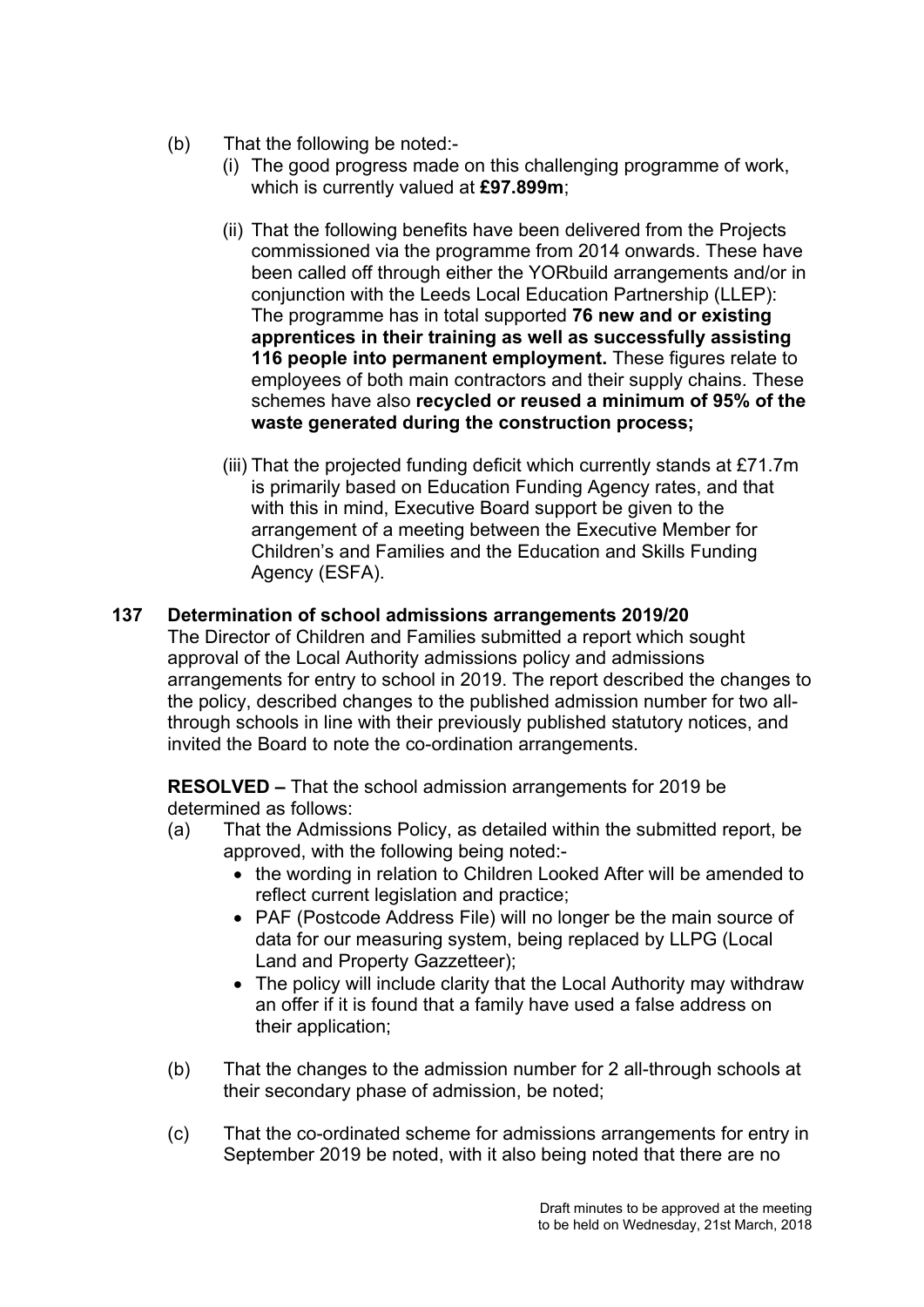changes to the 2018 arrangements other than the updating of timelines;

- (d) That it be noted that the officer responsible for such matters is the Lead for Admissions and Family Information Service, and that the date for implementation (ie determination of any revised policy) is by no later than 28 February 2018;
- (e) That it be noted that the officer responsible for the publication of the determined arrangements is the Lead for Admissions and Family Information Service, and that the date for implementation (ie publication) is by no later than 15 March 2018.

## **138 Outcome of consultation to join Moor Allerton Hall Primary School with Allerton Grange School as a Through-School and to increase primary learning places**

The Director of Children and Families submitted a report describing the outcome of the consultation undertaken regarding proposals to join together Moor Allerton Hall Primary School with Allerton Grange School as a throughschool, and to expand primary school provision within the through-school. In addition, the report sought permission to publish a statutory notice in respect of revised proposals following the large number of responses made during the consultation period.

With the agreement of the Chair, Board Members were in receipt of correspondence from the 'Save Moor Allerton Hall Primary School' Group regarding the proposals detailed within the submitted report. In response, the Chair thanked all relevant parties who had contributed towards the related consultation process to date.

The Executive Member for Children and Families advised the Board that since the publication of the submitted report, further discussions had taken place with relevant parties including Roundhay and Moortown local Ward Councillors and the School Council, Governors and the Senior Leadership Team of Moor Allerton Hall Primary School, and in response to the feedback received, it was proposed that the report's recommendations, as submitted, be withdrawn, with a proposal to commence a further round of consultation in order to gain the views of a wider range of stakeholders on the proposed expansion of Moor Allerton Hall Primary School as a stand-alone three form entry school (rather than a through-school), prior to any final decisions being made.

Members welcomed the revised proposal, as set out by the Executive Member.

**RESOLVED -** That a further round of consultation be undertaken in order to gain the views of a wider range of stakeholders on the proposed expansion of Moor Allerton Hall Primary School as a stand-alone three form entry school (rather than a through-school), prior to any final decisions being made.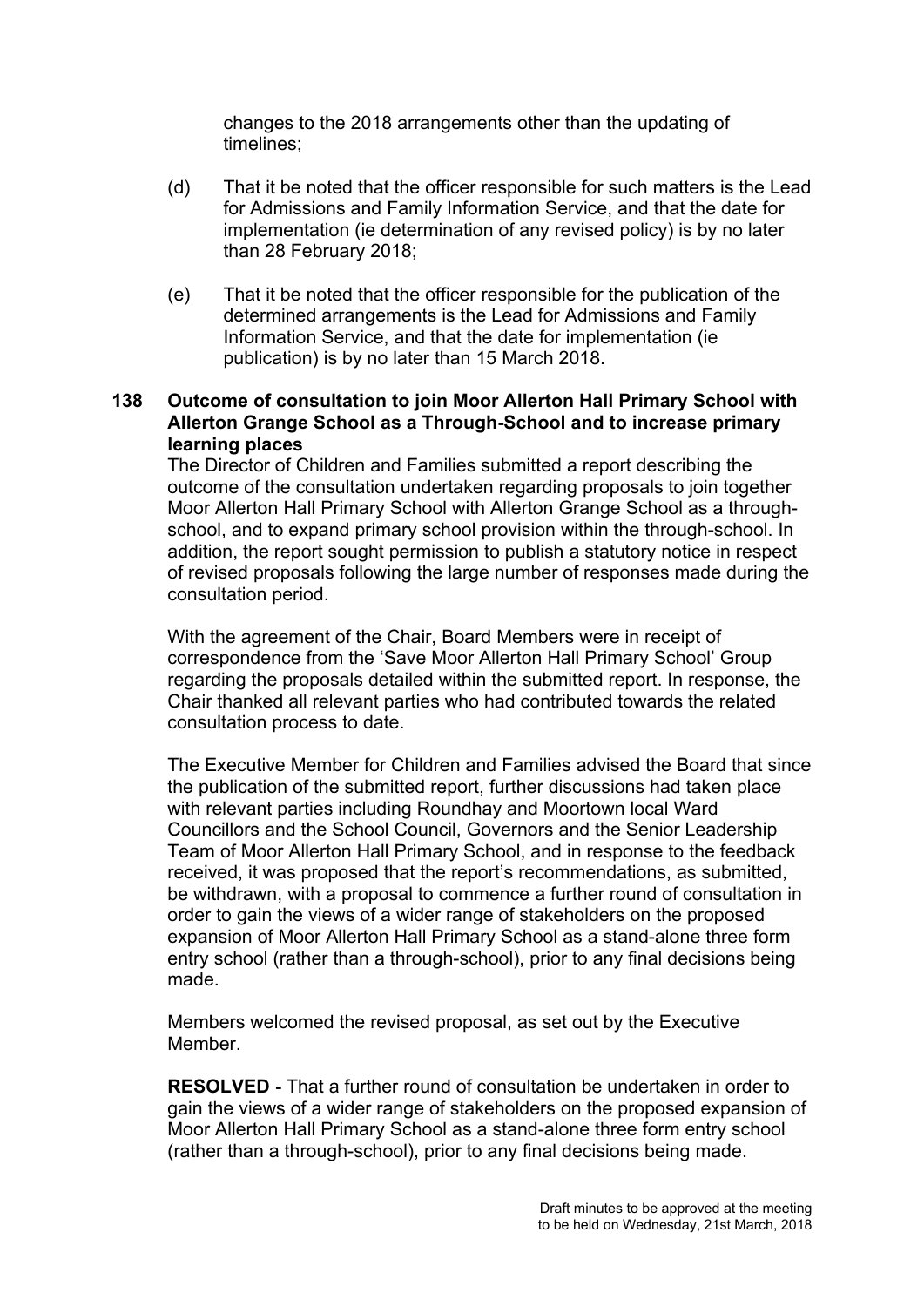(Under the provisions of Council Procedure Rule 16.5, Councillors A Carter and Golton both required it to recorded that they respectively abstained from voting on the decisions referred to within this minute)

## **139 Outcome of the consultation on the Strategic Review of provision for children and young people with Special Education Needs and Disabilities (SEND)**

The Director of Children and Families submitted a report which provided an overview of the main findings from the public consultation undertaken on the Strategic Review of Special Education Needs and Disability (SEND) provision available to young people (0-25) in Leeds. In addition, the report set out proposals and specific priorities for the allocation of the Department for Education (DfE) capital grant.

Responding to a Member's enquiry, the Board received further detail on the assessment procedures which were in place to deliver SEND provision to children and young people across the city, with assurances being provided around the robustness of those procedures. However, it was highlighted that additional funding for the High Needs Block of the Designated Schools Grant had recently been announced, which, when received would be used to assist with the delivery of related provision.

## **RESOLVED –**

- (a) That the details of the consultation and the final version of the Strategic Review of provision for children and young people with Special Education Needs and Disabilities, as detailed within Appendix A to the submitted report, be noted;
- (b) That it be noted that the DfE capital grant of £3,237,000 will be utilised over the next three years, following the five priorities as detailed within the submitted report;
- (c) That the proposed allocation of the DfE capital grant of £1,079,000 for the financial year 2018/19, as detailed within Section 4.4 of the submitted report, be approved;
- (d) That it be noted that the overall responsible officer for the implementation of the Strategic Review and the publishing of the plan is the Head of Complex Needs.

## **COMMUNITIES**

**140 Investment into New Supply of Affordable and Supported Housing** The Director of Resources and Housing submitted a report regarding proposals for a collaborative approach between the Council, St. George's Crypt and LATCH (Leeds Action to Create Homes) in order to seek loan funding of £3.03m from the Council for the provision and development of a new supply of affordable and supported housing.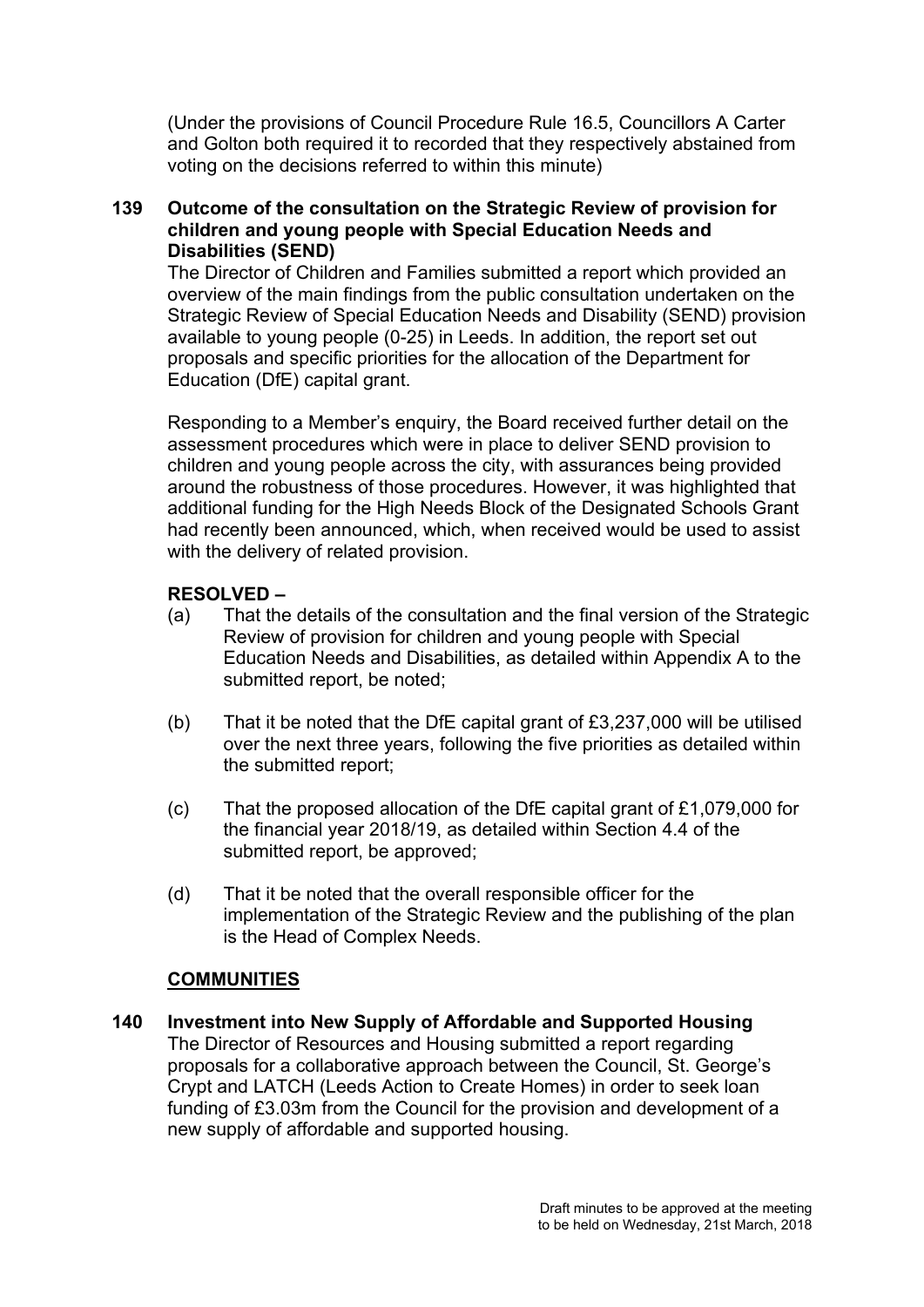Responding to a Member's enquiry, the Board received further information on the Council's delivery programme for the provision of affordable housing via the Housing Revenue Account, and how the Council continued to explore other approaches to contribute towards the future delivery of that provision.

In addition, the Board received further details of the types of accommodation which were being proposed as part of this scheme, and the ways in which they would benefit vulnerable people in Leeds.

In conclusion, on behalf of the Board the Chair extended her thanks to St. George's Crypt and LATCH for the crucial work they continued to undertake in this area.

Following consideration of Appendix 2 to the submitted report designated as exempt from publication under the provisions of Access to Information Procedure Rule 10.4(3), which was considered in private at the conclusion of the meeting, it was

## **RESOLVED –**

- (a) That support be given to the proposals as outlined within the submitted report and exempt Appendix 2 for the Council to provide total loan funding of £3.03m split as follows:
	- loan funding of £2.354m to St George's Crypt; and
	- loan funding of £0.676m to LATCH;
- (b) That agreement be given for the Council to enter into legal agreements with St George's Crypt and LATCH for the provision of new supply affordable housing;
- (c) That the approval of the detailed terms and conditions be delegated to the Director of Resources and Housing in conjunction with the Council's Chief Finance Officer and the Council's Chief Legal Officer.

## **141 Improving standards in the private rented sector - consideration for selective licensing**

The Director of Resources and Housing submitted a report regarding the development of business case(s) for the selective licensing initiative, with the report noting that any business case would need to be considered in the future by the Council on its merits based on the criteria as detailed within in Government guidance prior to any designation. The report also noted that the proposed areas for the potential introduction of any scheme were based upon the Council's priority locality agenda in Harehills and Beeston Hill.

A concern was raised that the proposals detailed within the report were not for the establishment of a citywide scheme, however it was noted that although the submitted report had identified Harehills and Beeston Hilll as proposed areas for the potential introduction of any scheme, at this stage it was only recommending the development of potential business cases, with the matter intended to be re-submitted to the Board once the final business cases had been drawn up.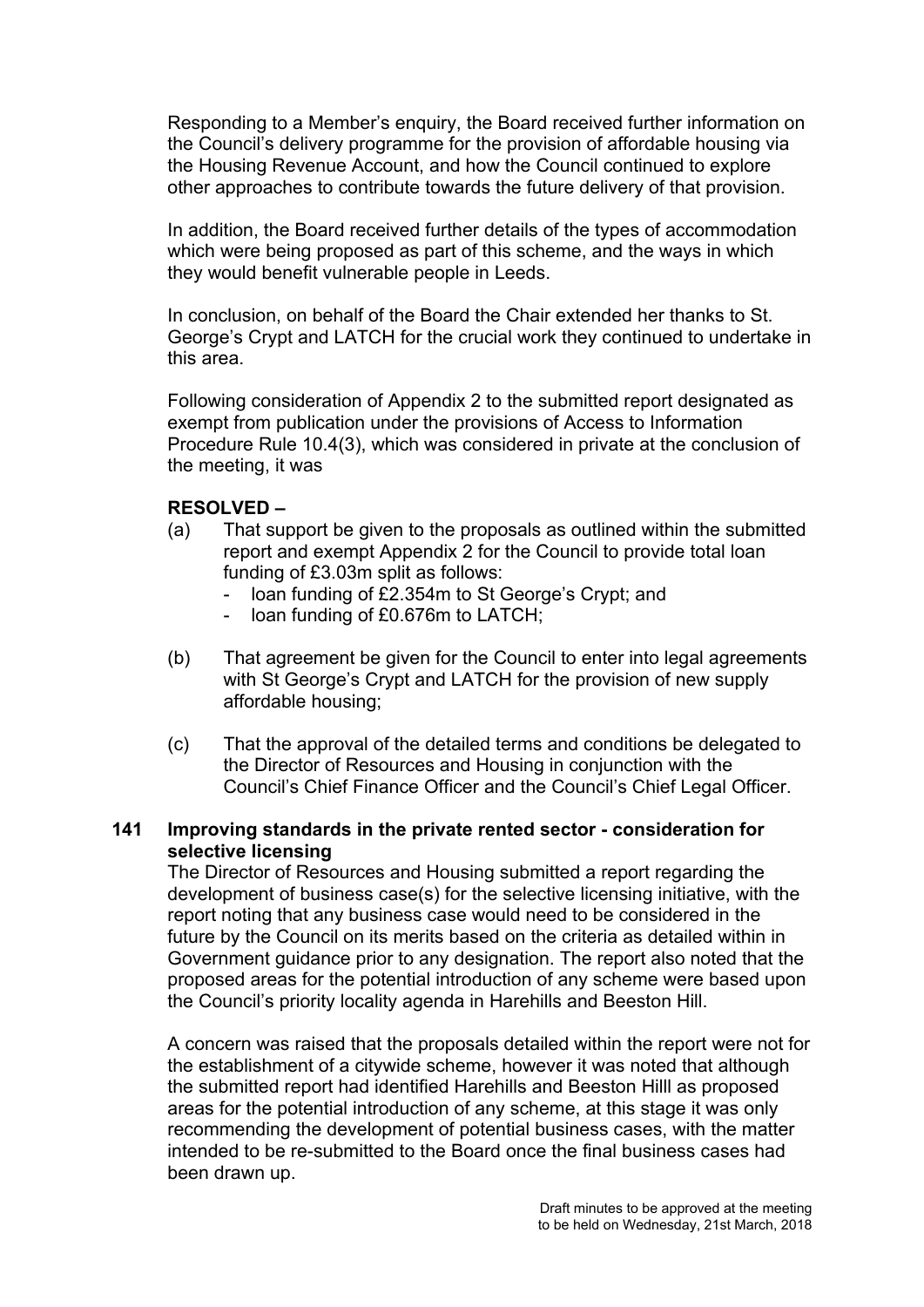## **RESOLVED –**

- (a) That the development of potential business cases under Part 3 of the Housing Act 2004 for selective licensing schemes for Harehills and Beeston Hill for the purposes of future consideration by the Council, be approved;
- (b) That agreement be given for the Executive Board to consider the matter again at a future date once the final business case(s) have been fully developed and agreed, in order to assist with the long term development of such business case(s);
- (c) That it be noted that the business case(s) will be developed in line with the timescales as detailed at section 3.8 of the submitted report and will be the responsibility of the Service Managers in Private Sector Housing, Housing Leeds.

(Under the provisions of Council Procedure Rule 16.5, Councillor S Golton required it to recorded that he abstained from voting on the decisions referred to within this minute)

#### **142 Community Hubs - Phase 3 (Year 1) Business Case**

Further to Minute No. 15, 22nd June 2016, the Director of Communities and Environment submitted a report providing an update on the progress made to date on the Community Hub programme and specifically the delivery of Phase 2. In addition, the report sought approval of proposals regarding the Phase 3 Community Hub programme to form Community Hubs in a number of key local buildings, mainly existing Libraries and One Stop Centres to support the delivery of integrated and accessible services.

In introducing the report, the Executive Member for Communities extended her thanks to the significant role that Scrutiny had played in the development of this project to date.

Responding to a Member's concerns regarding the programme and including a specific design issues in respect of an existing hub, emphasis was placed upon the overarching aim of the programme which was to benefit the community by providing integration across a wide range of services and partners, with it being noted that should there be any design issues in respect of a specific project, then these could be brought to the attention of the Executive Member or relevant officers for consideration.

- (a) That the contents of the submitted report, specifically the progress made on delivering the Community Hubs as part of Phase 1 and Phase 2, together with the Mobile Community Hub approach, be noted;
- (b) That the delivery of the Phase 3 Community Hub schemes over the next 3 years, be supported;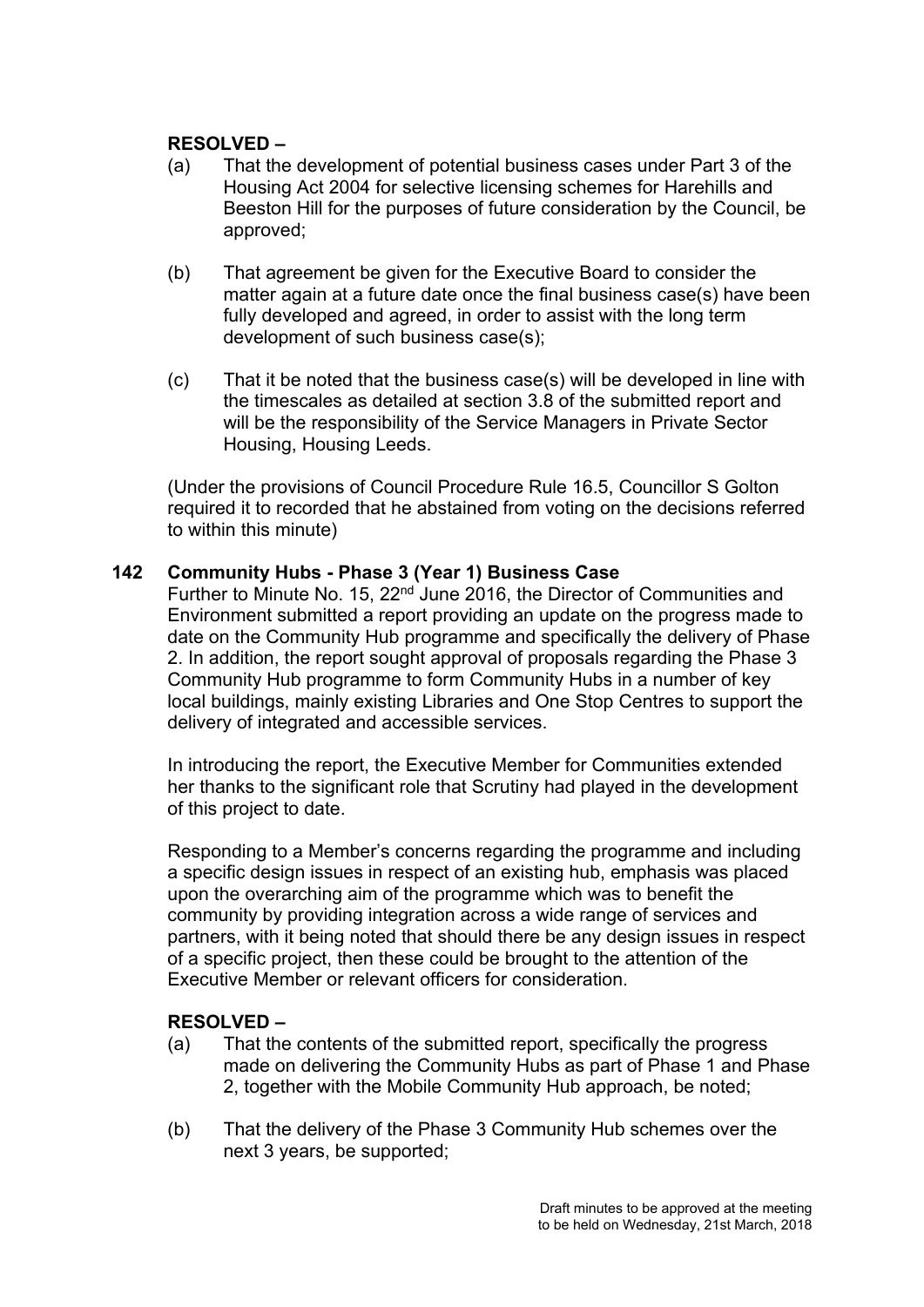- (c) That an injection into the capital programme of £3.03m for Phase 3 Year 1 (2018/19) schemes of the Community Hub programme be authorised, with it being noted that updated business cases for individual Hub schemes will require 'authority to spend' in line with the current capital approvals process;
- (d) That it be noted that further Phase 3 business cases will be submitted to request further injections of funding, with Phase 3 Projects included in Year 2 (2019/20) and 3 (2020/21);
- (e) That it be noted that the two proposed Community Hub schemes in Crossgates and Burmantofts, which are being developed jointly with the NHS, will be subject to a separate report;
- (f) That approval be given for the properties released as part of the Phase 3 (Year 1 2018/19) programme, to be declared as surplus to Council requirements and passed to the Capital receipts programme.

# **ENVIRONMENT AND SUSTAINABILITY**

**143 Potential Heritage Lottery Fund Bid for Temple Newsam Estate**

The Director of Communities and Environment submitted a report outlining the prospect of a Heritage Lottery Fund (HLF) led bid to restore key features at Temple Newsam Estate, which was aimed at enabling visitors to better engage with how the site had developed over many hundreds of years, as well as securing the heritage features for future generations.

Members welcome the proposals detailed within the submitted report.

- (a) That the following be approved:-
	- (i) The submission of a bid to the Heritage Lottery Fund (HLF) 'Heritage Grants' programme;
	- (ii) The injection of £100k into Capital Scheme No. 32890, together with associated 'authority to spend' in order to support the bid submission;
- (b) That it be noted that the Chief Officer (Parks and Countryside) is responsible for the implementation of such matters, with the initial deadline of August 2018 to consider round 1 submissions also being noted;
- (c) That agreement be given to a future report being brought to Executive Board outlining detailed arrangements and match funding proposals, should the bid be successful.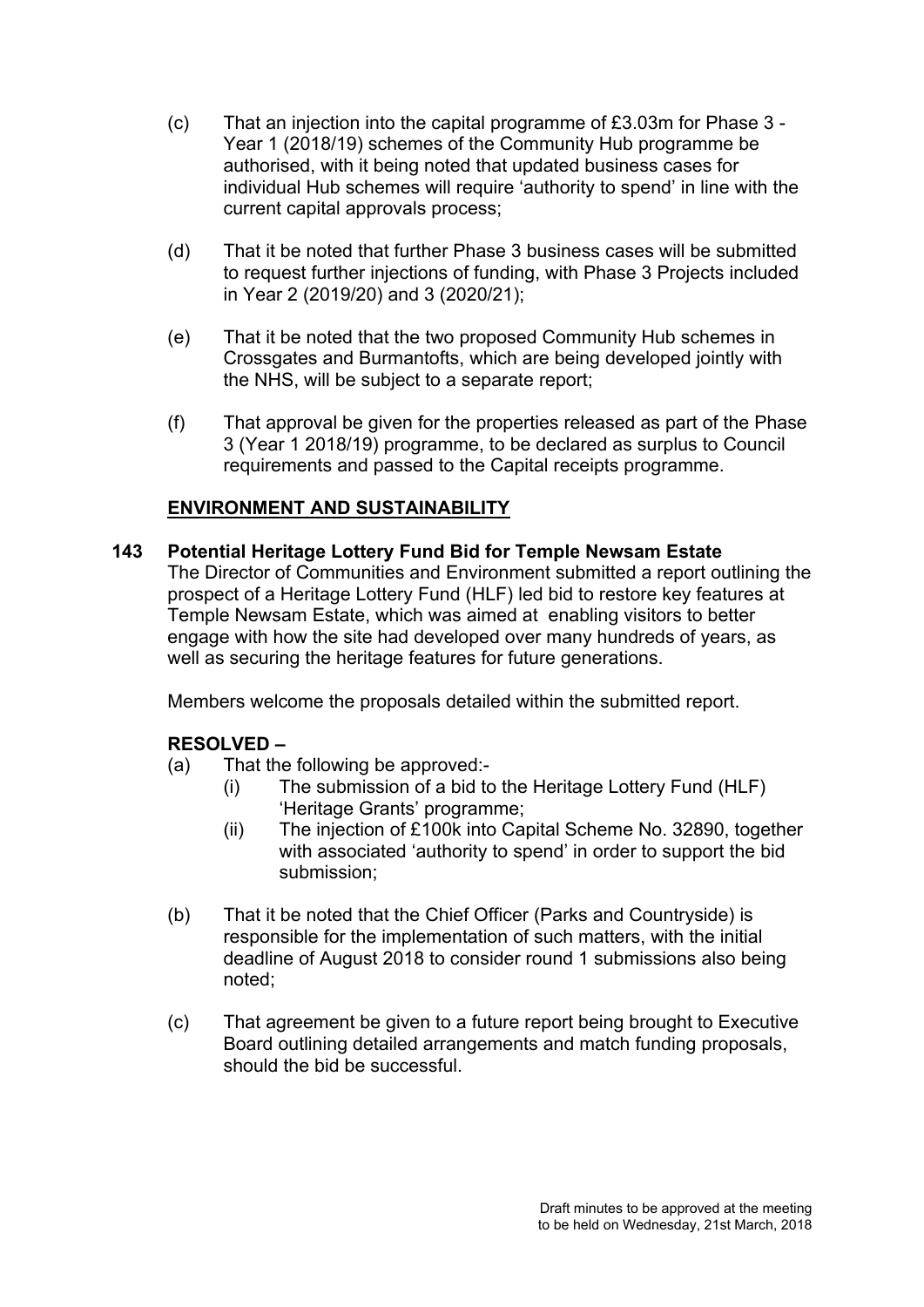# **ECONOMY AND CULTURE**

**144 Revenue Budget Proposals and Capital Programme for 2018/19** Further to Minute No.124, 13th December 2017, the Chief Officer, Financial Services submitted a report regarding the proposals for the City Council's Revenue Budget for 2018/2019 and the Leeds element of the Council Tax to be levied in 2018/2019.

With the agreement of the Chair, Board Members were in receipt of a supplementary addendum together with associated revised recommendations arising from the late receipt of information regarding the level of resources available to the Authority.

The updated information highlighted that the level of additional resource available to the City Council in respect of the 2018/19 revenue budget was £2,825k, and due to the short notice at which this information had become available, it was proposed for the purposes of recognising this additional resource in the 2018/19 budget, that £756k of it should be placed within the Council's General Reserve (which would increase the overall budgeted contribution to £1,756k in 2018/19) and £2,069k should be placed within an earmarked reserve for Adult Social Care, with proposals to use the additional resource being developed as appropriate.

Responding to a Member's enquiry, the Board received further detail on the total sum of Business Rates Retention monies that the Council would receive in 2018/19.

# **(A) 2018/2019 Revenue Budget and Council Tax**

- (a) That Executive Board recommends to Council the adoption of the following, subject to the inclusion of the proposed changes to the submitted 2018/19 Revenue Budget as set out within the addendum:
	- i) That the revenue budget for 2018/19 totalling £510.9m be approved. This means that the Leeds element of the Council Tax for 2018/19 will increase by 2.99% plus the Adult Social Care precept of 2%. This excludes the Police and Fire precepts which will be incorporated into the report to be submitted to Council on the 21st February 2018. The proposed changes to the submitted 2018/19 Revenue Budget, as set out within the addendum will also be incorporated into the report to be submitted to Council;
	- ii) That approval be given for grants totalling £70k to be allocated to parishes;
	- iii) That approval be given to the strategy at Appendix 9 of the submitted report in respect of the flexible use of capital receipts;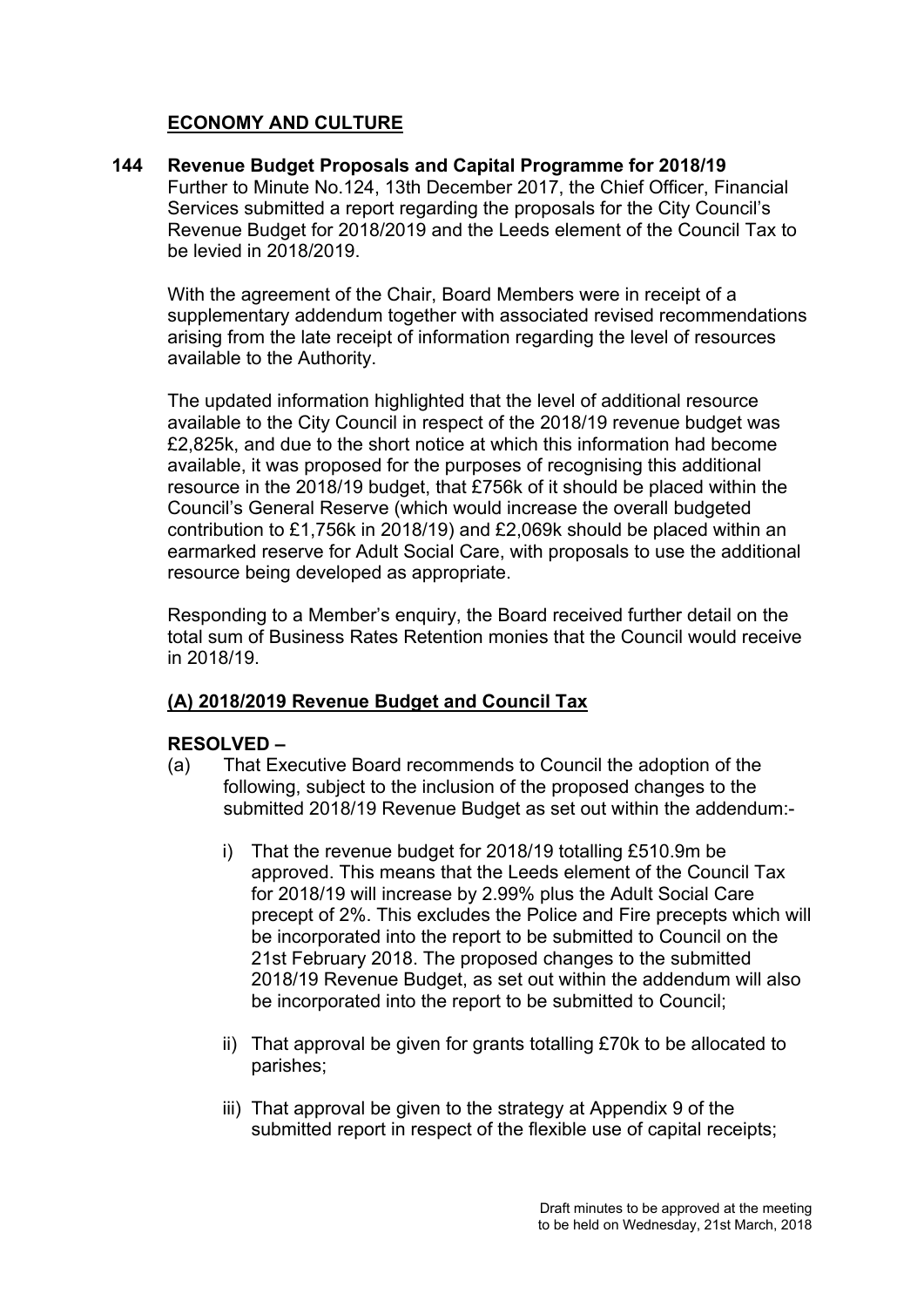- iv) That, in respect of the Housing Revenue Account Council be recommended to approve the budget with:-
	- A reduction of 1% in dwelling rents in non-Private Finance Initiative areas.
	- An increase of 3% in dwelling rents in PFI areas.
	- A 3.9% increase in district heating charges.
	- That service charges for multi-story flats are increased by £2 per week.
	- That service charges for low/medium rise properties are increased by 3.9%.
	- That the charge for tenants who benefit from the sheltered support service currently paying £4 a week be increased to £6 per week.
	- That any overall increase to tenants in respect of rents, service and sheltered support charges will be no more than £5 per week.
- (b) That officers be authorised to begin consultations without delay on the proposals to increase existing fees and charges;
- (c) That agreement be given to the proposals for the local Business Rates discount scheme for 2018/19, namely:
	- i) to limit the increase faced by small and medium businesses with a rateable value between £20,000 and £100,000 to 11% above the gross rates that would have been payable in 2017/18.
	- ii) to freeze the increase faced by businesses who solely provide childcare to the gross level of rates payable in 2017/18, where this increase is as a result of the revaluation.
- (d) That agreement be given for any savings in the budget for 'looked after children' should be transferred to an earmarked reserve so that it can be used to deal with any future variations in demand;
- (e) That Executive Board's thanks be extended to Scrutiny Boards for their comments and observations in consideration of the Council's initial budget proposals.

# **(B) Capital Programme Update 2018 – 2021**

The Chief Officer Financial Services submitted a report setting out the proposed Capital Programme for the period 2018-2021.

- (a) That Executive Board recommends to Council:-
- (i) the approval of the Capital Programme for 2018-21 totalling £1,472.3m, including the revised projected position for 2017/18, as presented in **Appendix F** to the submitted report;
- (ii) the approval of the revised MRP policy for 2018/19 as set out in **Appendix D** to the submitted report.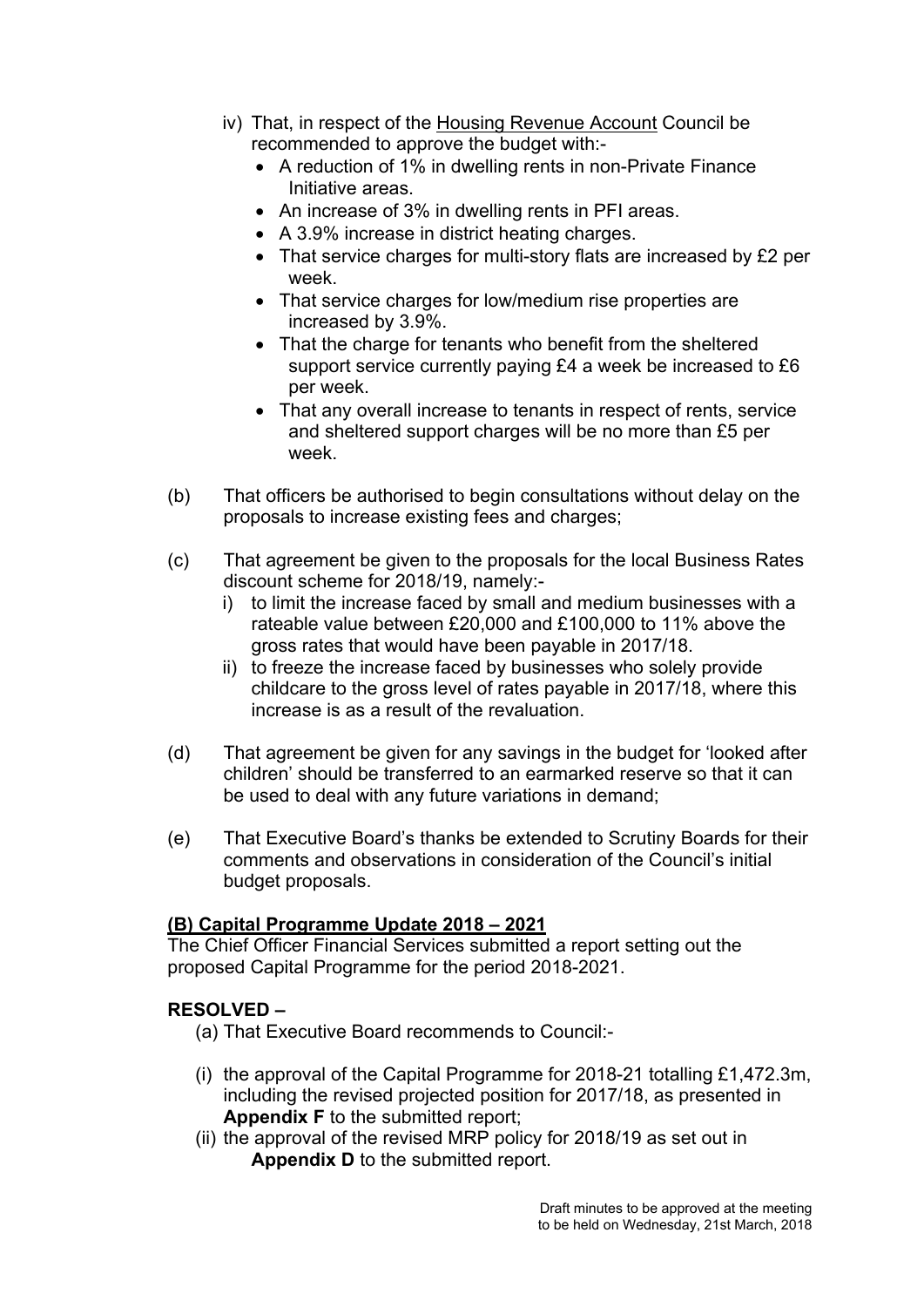- (b) That Executive Board approval be given to the list of land and property sites shown in **Appendix B** to the submitted report**,** to be disposed of in order to generate capital receipts for use in accordance with the MRP policy;
- (c) That Executive Board approval be given to the following injections into the capital programme:-
- £136.6m, of annual programmes as set out in Appendix A(iii) to the submitted report, to be funded by £41.7m LCC borrowing, £73.1m of HRA specific resources and £21.8m of general fund specific resources;
- £104.6m, of pressures as set out in Appendix A(iii) to the submitted report, to be funded by £80.4m of net borrowing and £24.2m of general fund specific resources.

(With it being noted that the above decisions to inject funding of £241.2m will be implemented by the Chief Officer (Financial Services)).

## **(C) Treasury Management Strategy 2018/2019**

The Chief Officer Financial Services submitted a report setting out the Treasury Management Strategy for 2018/2019 and the revised affordable borrowing limits under the prudential framework. The report also provided a review of strategy and operations in 2017/18.

Responding to a Member's comments, the Board received further information on the Council's approach towards the cost of borrowing and how the overall approach taken aimed to maintain the correct balance between long and short term loans in order ensure that such costs remained affordable. Assurance was also provided on how such matters continued to be monitored and how the costs associated with the Council's borrowing were factored into the budget and the longer term financial strategy.

- (a) That the Treasury Strategy for 2018/19, as set out in Section 3.3 of the submitted report be approved, and that the review of the 2017/18 strategy and operations, as set out in Sections 3.1 and 3.2 of the submitted report, be noted;
- (b) That it be noted that the revised CIPFA Codes and Practice and DCLG guidance will be adopted and reported to full Council when fully issued, and that it also be noted that the Council has implemented the European Union Market in Financial Instruments Directive (MiFIDII) legislation, with effect from 3<sup>rd</sup> January 2018;
- (c) That full Council be recommended to set the borrowing limits for 2017/18, 2018/19, 2019/20 and 2020/21 as detailed in Section 3.4 of the submitted report, with Council being recommended to note the changes to both the Operational Boundary and the Authorised limits;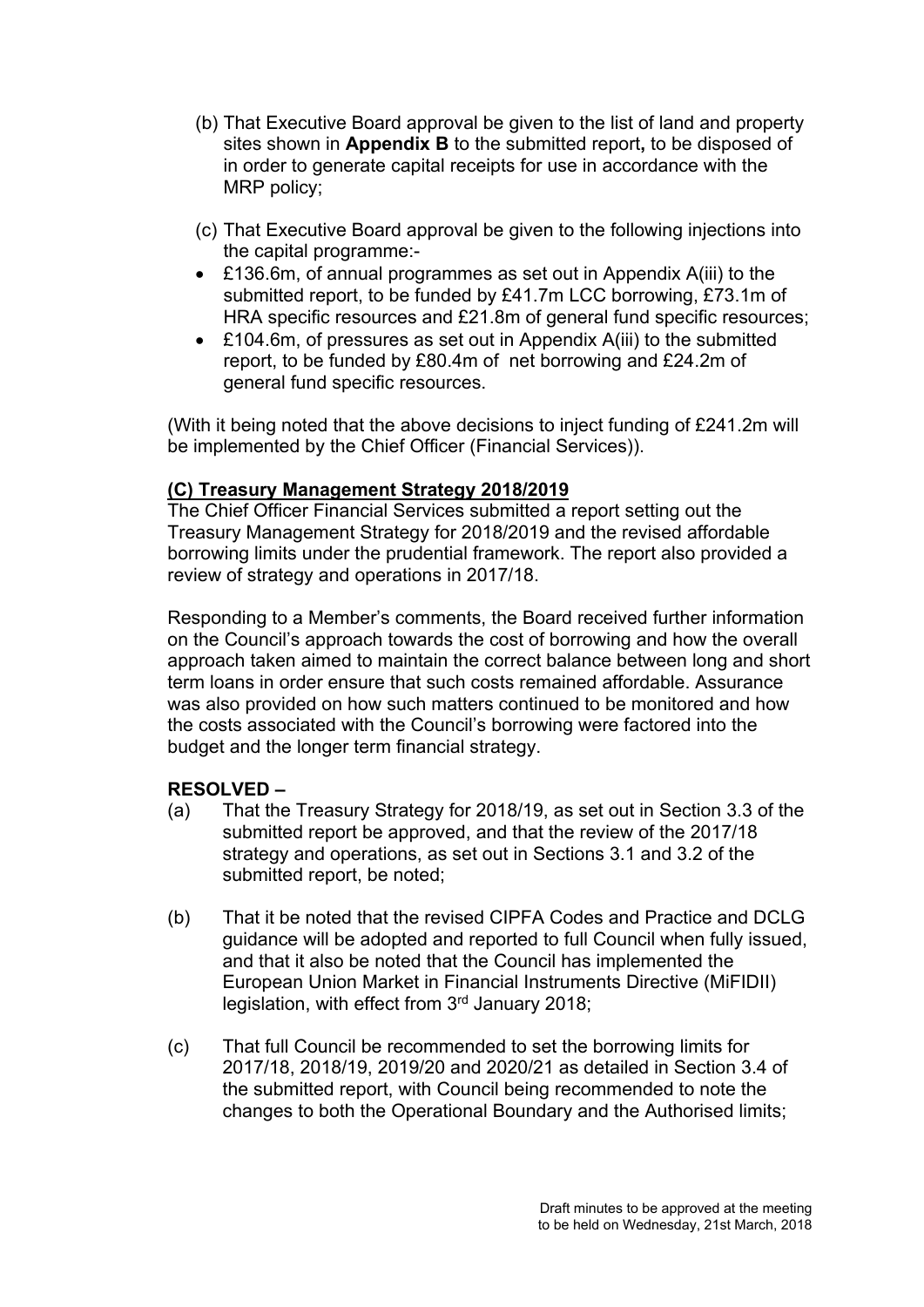- (d) That full Council be recommended to set the treasury management indicators for 2017/18, 2018/19, 2019/20 and 2020/21, as detailed in Section 3.5 of the submitted report:
- (e) That full Council be recommended to set the investment limits for 2017/18, 2018/19, 2019/20 and 2020/21 as detailed in Section 3.6 of the submitted report;
- (f) That full Council be recommended to adopt the revised Treasury Management Policy Statement.

(The matters referred to in Minute Nos. 144(A)(a)(i)-(iv)(Revenue Budget and Council Tax); 144(B)(a)(i)-(ii)(Capital Programme) and 144(C)(c)-(f)(Treasury Management Strategy), given that they were decisions being made in accordance with the Budget and Policy Framework Procedure Rules, were not eligible for Call In)

(Under the provisions of Council Procedure Rule 16.5, Councillors A Carter and Golton both required it to recorded that they respectively abstained from voting on the decisions referred to within this minute)

## **145 Grants to Arts and Cultural Organisations**

The Director of City Development submitted a report which sought approval of the allocation of the 4 year arts@leeds grants for the period 2018 - 2022.

Responding to a Member's enquiry, the Board received an update regarding the current position in respect of the discussions currently taking place with Leeds Community Arts Network (LCAN) and the organisation's use of facilities within the Carriageworks.

Following consideration of Appendix 1 to the submitted report designated as exempt from publication under the provisions of Access to Information Procedure Rule 10.4(3), which was considered in private at the conclusion of the meeting, it was

## **RESOLVED –**

- (a) That the level of support for individual organisations over the 4-year arts@leeds programme, as listed at section 3.4 of the submitted report, be approved;
- (b) That it be noted that the Chief Officer, Culture and Sport is responsible for the implementation of resolution (a) above.

## **EMPLOYMENT, SKILLS AND OPPORTUNITY**

**146 Establishment of a Skills Academy - the Centre of Excellence for Retail and Hospitality**

Further to Minute No. 159, 8<sup>th</sup> February 2017, the Director of City Development submitted a report which presented the operational plan for a skills academy, the Centre for Retail and Hospitality Excellence (CORHE),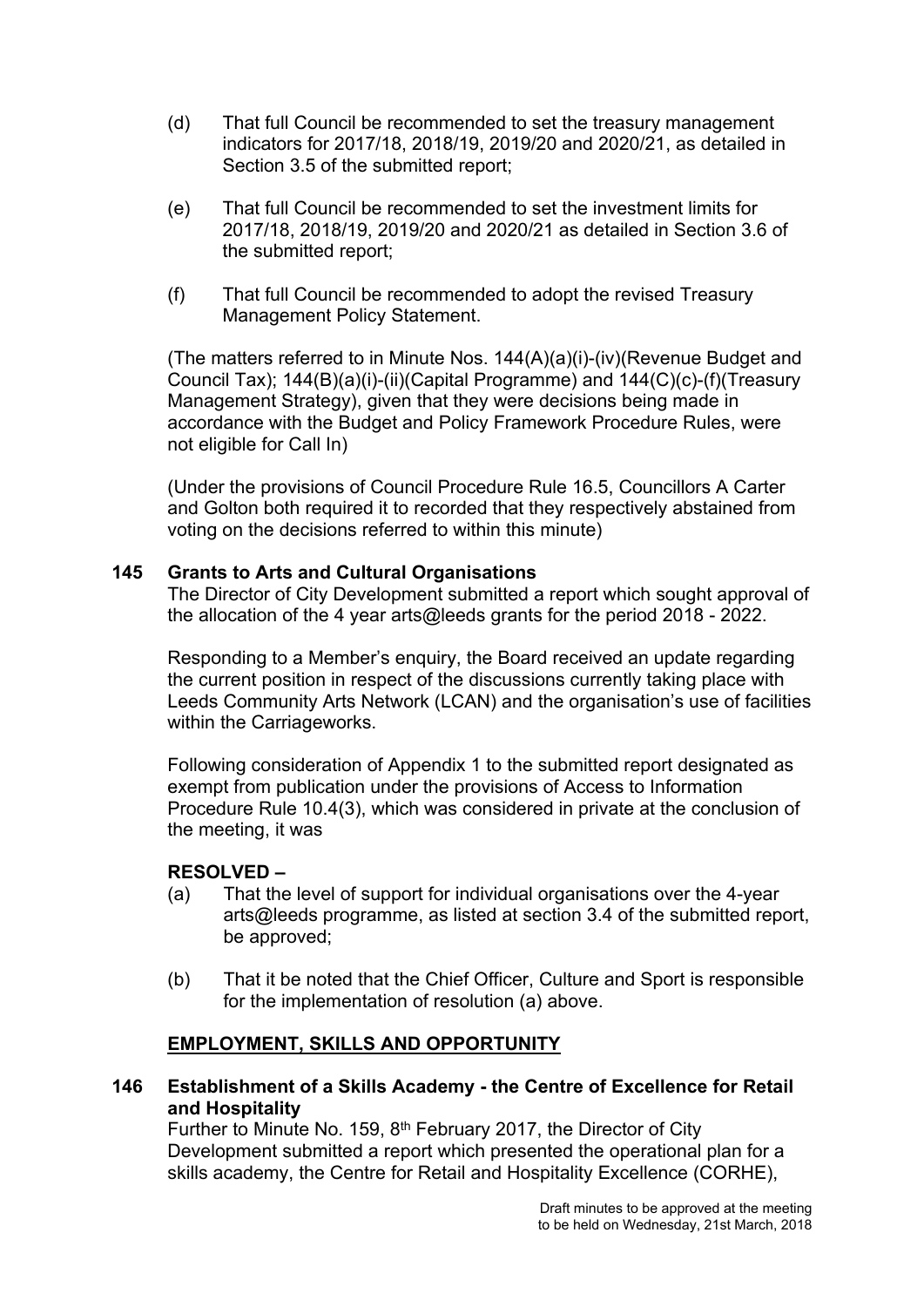which was an employer-led initiative sponsored by the Council, LeedsBID and a consortia of providers which aimed to deliver a range of bespoke services to attract, retain and develop employees and foster and develop skills training that kept pace with innovations in these sectors and looked to maximise their relevance for Leeds businesses.

Responding to a Member's enquiry, the Board received further information on the balance of representation on the board of management from both large and smaller independent businesses in the target sectors, which was aimed at ensuring that provision met a wide range of needs and that all would have the opportunity to access the services offered.

## **RESOLVED –**

- (a) That the partnership proposals to establish the employer-led skills academy, the Centre for Retail and Hospitality Excellence, be endorsed;
- (b) That expenditure of £195,000 to support the establishment and operation of the skills academy, be authorised;
- (c) That it be noted that the Chief Officer, Employment and Skills will be responsible for the implementation of the resolutions above.

# **RESOURCES AND STRATEGY**

## **147 Best Council Plan: 2018/19 to 2020/21**

Further to Minute No. 109, 13th December 2017, the Director of Resources and Housing submitted a report which presented the Best Council Plan 2018/19 to 2020/21 for the purposes of consideration, and which sought approval that it be recommended for adoption by Council on 21 February 2018.

Members welcomed the proposal that 'Child Friendly City' remained as a 'Best City Priority' in the 2018/19 – 2020/21 Plan.

## **RESOLVED –**

- (a) That full Council be recommended to adopt the Best Council Plan 2018/19 to 2020/21, as detailed at Annexe 1 to the submitted report;
- (b) That the Board's thanks be extended to Scrutiny Boards and others for their comments throughout the consultation process which have informed the proposed Best Council Plan 2018/19 to 2020/21;
- (c) That it be noted that further development and graphic design work will take place prior to the publication of the updated Best Council Plan in March 2018.

(The matters referred to within this minute, given that they were decisions being made in accordance with the Budget and Policy Framework Procedure Rules, were not eligible for Call In)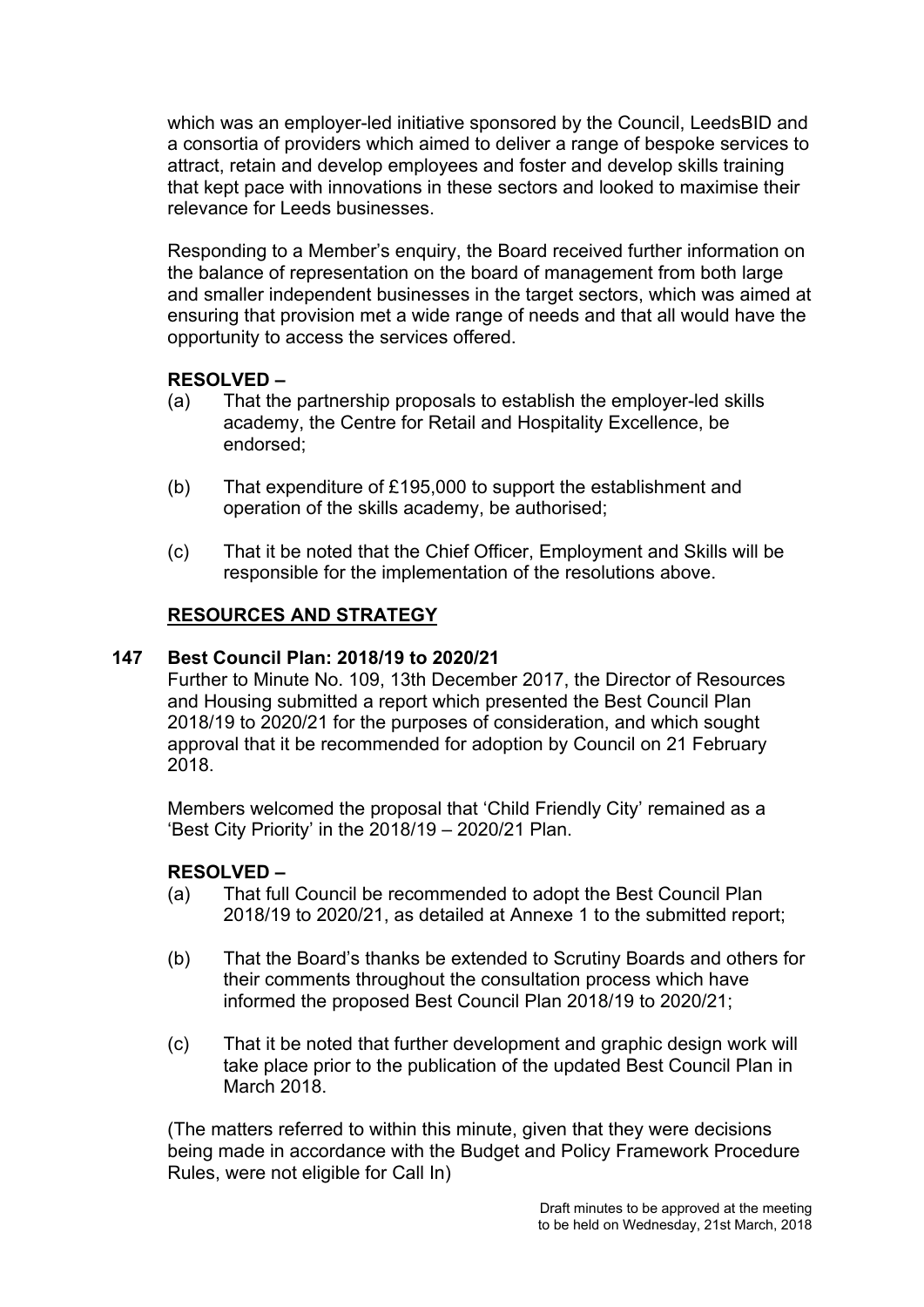## **148 Financial Health Monitoring 2017/18 - Month 9**

The Chief Officer, Financial Services submitted a report which set out the Council's projected financial health position for 2017/18, as at month 9 of the financial year.

Emphasis was placed upon the extent of the impact that variations in the total rateable value of business properties in Leeds could have upon the Council, when considering the potential levels of income that the Council received from Business Rates. It was highlighted that this needed to be an area which continued to be monitored.

**RESOLVED –** That the projected financial health position of the Authority, as at month 9 of the financial year, be noted.

#### **149 'Cycling Starts Here' Strategy: Progress and Key Initiatives**

Further to Minute No. 16, 21<sup>st</sup> June 2017, the Director of City Development submitted a report which provided an update on key developments and progress made on the Leeds 'Cycling Starts Here' Strategy. The report also identified and sought endorsement to make further progress in two key areas: (i) a new partnership agreement with British Cycling; and (ii) progressing the current opportunity to establish a public bike share scheme in the city.

Members welcomed the proposals detailed within the submitted report and highlighted how this was further evidence of the cycling legacy being built in Leeds following the 2014 Tour de France Grand Depart.

Regarding the proposed establishment of a bike share scheme, it was noted that the Council was not procuring the bike share scheme and it was also recommended that should such a scheme be implemented by Ofo, then any issues arising be monitored, with lessons being learned from other areas where such schemes were operational.

Also, responding to an enquiry, the Board received an update on the current position regarding the development of a new partnership between the Council and British Cycling, with Members being encouraged to provide any suggestions they had in terms of potential community activity that the partnership with British Cycling could be involved in.

- (a) That the progress made in respect of delivering the Leeds 'Cycling Starts Here' Strategy be noted, and that:-
	- (i) the offer of a new formal partnership between British Cycling (BC) and Leeds City Council be welcomed; and that the heads of terms, as expressed in Table 1 of the submitted report, be agreed;
	- (ii) the Chief Officer Culture and Sport be authorised to oversee the final negotiations with British Cycling, based on the terms agreed (above), and upon their satisfactory conclusion consent be provided to enter into the final Agreement;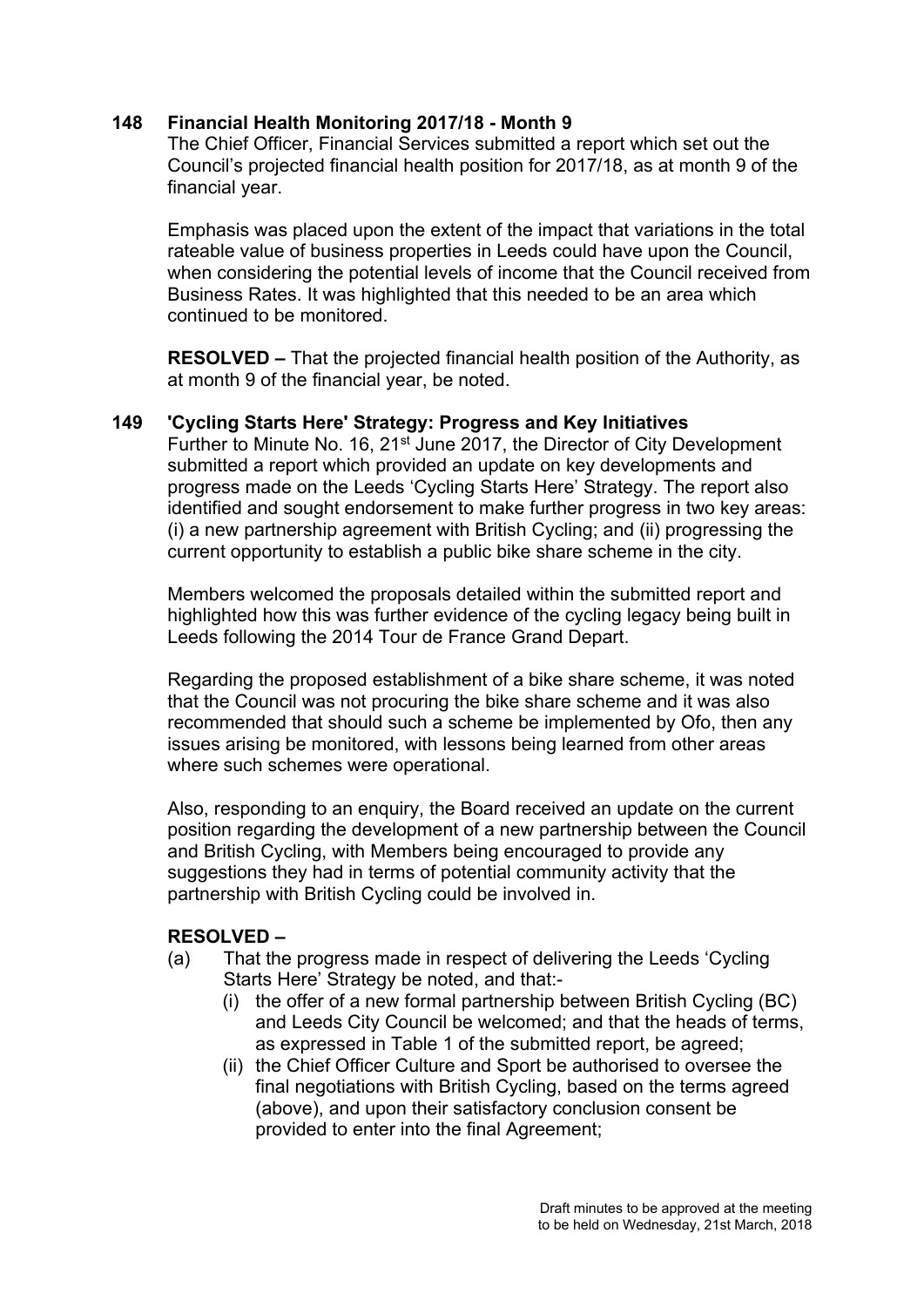- (b) That in relation to the proposed bike share scheme for Leeds:-
	- (i) The Board's endorsement be given to the establishment of a bike share scheme in Leeds and the proposal to work towards reaching an early agreement with an operator for a scheme to commence in Leeds;
	- (ii) That agreement be given for officers to initiate further discussions with the preferred operator (ofo) with a view to them becoming the city's bike share partner, starting on a trial basis for 12 months from spring 2018;
	- (iii) That authority be provided to the Chief Officer, Highways and Transportation, to oversee the establishment, monitoring and review of a partnership arrangement, and to enter into agreements for a bike share scheme with the operator (ofo), in accordance with the principles as set out in section 3.15 of the submitted report.

#### **150 Leeds Health and Care Partnership - City Digital Governance - Memorandum of Agreement and Public Co-operation Agreement** The Director of Resources and Housing submitted a report which sought support to commit the Council to a Memorandum of Agreement with Health partners in order to make strategic digital and information decisions supporting the delivery of integrated health and care through city partnership governance. The report also sought support for the decision to enter into a public co-operation agreement, effective from 1st April 2018 with the Health partners in the city for the delivery of shared digital and information services (where appropriate).

- (a) That it be noted that the Director of Resources and Housing will commit the Council to a 'Memorandum of Agreement' in order to make strategic digital and information decisions supporting the delivery of integrated health and care through city partnership governance, with it also being noted that the Council's Officer Delegation Scheme will be updated to reflect this agreement;
- (b) That it be noted that the Director of Resources and Housing will enter into a public co-operation agreement effective from 1st April 2018 with the Health partners in the city for the delivery of shared digital and information services (where appropriate), in order to best support the delivery of integrated health and care, and/or where this is economically advantageous and it is in the interests of the Leeds pound;
- (c) That it be noted that the Director of Resources and Housing and the Chief Digital and Information Officer will take any decision to enter into any shared service schedules under the Council's existing Officer Delegation Scheme.